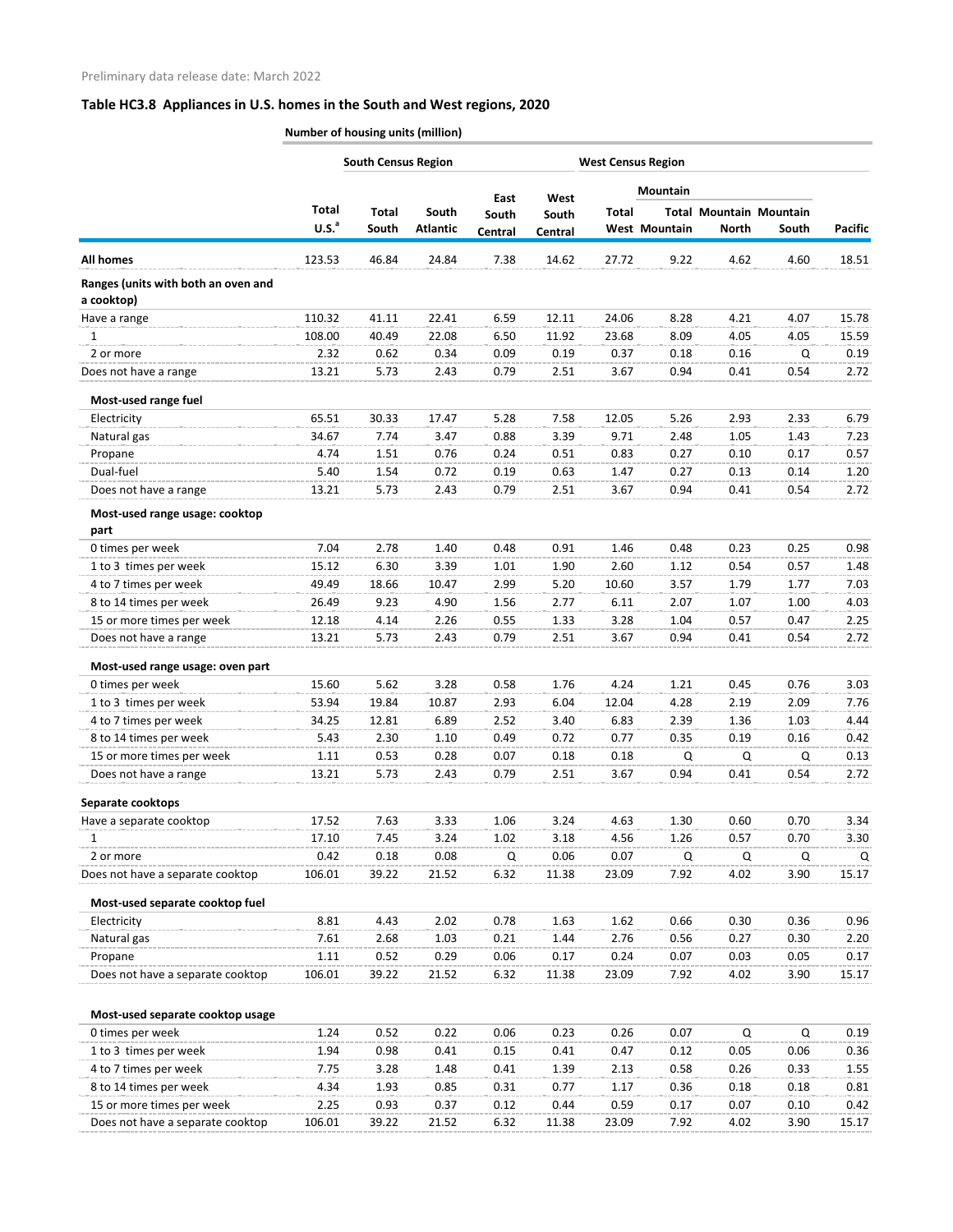|                                       |                            | <b>South Census Region</b> |                          |                  |                  | <b>West Census Region</b> |               |              |                                         |                |
|---------------------------------------|----------------------------|----------------------------|--------------------------|------------------|------------------|---------------------------|---------------|--------------|-----------------------------------------|----------------|
|                                       |                            |                            |                          | East             | West             |                           | Mountain      |              |                                         |                |
|                                       | Total<br>U.S. <sup>a</sup> | <b>Total</b><br>South      | South<br><b>Atlantic</b> | South<br>Central | South<br>Central | <b>Total</b>              | West Mountain | <b>North</b> | <b>Total Mountain Mountain</b><br>South | <b>Pacific</b> |
| <b>All homes</b>                      | 123.53                     | 46.84                      | 24.84                    | 7.38             | 14.62            | 27.72                     | 9.22          | 4.62         | 4.60                                    | 18.51          |
| Separate wall ovens                   |                            |                            |                          |                  |                  |                           |               |              |                                         |                |
| Have a separate wall oven             | 19.40                      | 8.45                       | 3.89                     | 1.07             | 3.49             | 5.22                      | 1.49          | 0.66         | 0.82                                    | 3.73           |
| 1                                     | 14.74                      | 6.59                       | 3.06                     | 0.84             | 2.69             | 3.82                      | 1.03          | 0.44         | 0.59                                    | 2.79           |
| 2 or more                             | 4.66                       | 1.86                       | 0.82                     | 0.23             | 0.80             | 1.39                      | 0.45          | 0.22         | 0.23                                    | 0.94           |
| Does not have a separate wall oven    | 104.13                     | 38.39                      | 20.96                    | 6.31             | 11.13            | 22.51                     | 7.73          | 3.95         | 3.78                                    | 14.77          |
| Most-used separate wall oven fuel     |                            |                            |                          |                  |                  |                           |               |              |                                         |                |
| Electricity                           | 16.41                      | 7.66                       | 3.54                     | 0.98             | 3.15             | 4.08                      | 1.26          | 0.60         | 0.66                                    | 2.82           |
| Natural gas                           | 2.84                       | 0.73                       | 0.31                     | 0.09             | 0.33             | 1.10                      | 0.22          | 0.06         | 0.16                                    | 0.88           |
| Propane                               | 0.15                       | Q                          | Q                        | Q                | Q                | Q                         | Q             | Q            | N                                       | Q              |
| Does not have a separate wall oven    | 104.13                     | 38.39                      | 20.96                    | 6.31             | 11.13            | 22.51                     | 7.73          | 3.95         | 3.78                                    | 14.77          |
| Most-used separate wall oven<br>usage |                            |                            |                          |                  |                  |                           |               |              |                                         |                |
| 0 times per week                      | 2.05                       | 0.79                       | 0.31                     | 0.11             | 0.37             | 0.56                      | 0.14          | Q            | 0.09                                    | 0.42           |
| 1 to 3 times per week                 | 8.50                       | 3.66                       | 1.67                     | 0.38             | 1.61             | 2.49                      | 0.72          | 0.28         | 0.44                                    | 1.77           |
| 4 to 7 times per week                 | 6.92                       | 3.00                       | 1.44                     | 0.39             | 1.18             | 1.76                      | 0.50          | 0.26         | 0.24                                    | 1.26           |
| 8 to 14 times per week                | 1.59                       | 0.80                       | 0.36                     | 0.17             | 0.27             | 0.35                      | 0.11          | 0.06         | 0.05                                    | 0.24           |
| 15 or more times per week             | 0.35                       | 0.20                       | 0.11                     | Q                | Q                | 0.05                      | Q             | Q            | Q                                       | Q              |
| Does not have a separate wall oven    | 104.13                     | 38.39                      | 20.96                    | 6.31             | 11.13            | 22.51                     | 7.73          | 3.95         | 3.78                                    | 14.77          |
| Frequency of hot meals cooked         |                            |                            |                          |                  |                  |                           |               |              |                                         |                |
| No hot meals cooked                   | 0.92                       | 0.33                       | 0.20                     | Q                | 0.09             | 0.26                      | 0.06          | Q            | Q                                       | 0.20           |
| Less than once a week                 | 2.47                       | 1.11                       | 0.56                     | 0.12             | 0.43             | 0.52                      | 0.15          | 0.06         | 0.09                                    | 0.37           |
| About once a week                     | 2.58                       | 1.20                       | 0.67                     | 0.19             | 0.34             | 0.51                      | 0.25          | 0.08         | 0.17                                    | 0.26           |
| A few times each week                 | 19.65                      | 8.52                       | 4.38                     | 1.46             | 2.67             | 3.54                      | 1.22          | 0.61         | 0.61                                    | 2.32           |
| Once a day                            | 30.23                      | 11.15                      | 6.27                     | 1.74             | 3.14             | 6.44                      | 2.29          | 1.17         | 1.13                                    | 4.15           |
| 2 times a day                         | 44.71                      | 16.35                      | 8.63                     | 2.71             | 5.01             | 10.65                     | 3.45          | 1.81         | 1.64                                    | 7.20           |
| 3 or more times a day                 | 22.98                      | 8.19                       | 4.13                     | 1.12             | 2.94             | 5.79                      | 1.78          | 0.87         | 0.92                                    | 4.01           |
| <b>Microwave ovens</b>                |                            |                            |                          |                  |                  |                           |               |              |                                         |                |
| Have a microwave oven                 | 118.65                     | 45.46                      | 24.17                    | 7.17             | 14.13            | 26.39                     | 8.86          | 4.45         | 4.41                                    | 17.53          |
| 1                                     | 113.18                     | 43.70                      | 23.25                    | 6.86             | 13.59            | 25.12                     | 8.41          | 4.14         | 4.26                                    | 16.71          |
| 2 or more                             | 5.47                       | 1.76                       | 0.92                     | 0.31             | 0.54             | 1.28                      | 0.45          | 0.31         | 0.15                                    | 0.82           |
| Does not have a microwave oven        | 4.88                       | 1.38                       | 0.68                     | 0.21             | 0.49             | 1.33                      | 0.36          | 0.17         | 0.19                                    | 0.97           |
| Microwave oven usage                  |                            |                            |                          |                  |                  |                           |               |              |                                         |                |
| 0 times per week                      | 1.41                       | 0.56                       | 0.30                     | Q                | 0.21             | 0.27                      | 0.05          | Q            | Q                                       | 0.21           |
| 1 to 3 times per week                 | 9.05                       | 3.17                       | 1.83                     | 0.52             | 0.82             | 2.01                      | 0.69          | 0.32         | 0.37                                    | 1.32           |
| 4 to 7 times per week                 | 38.95                      | 15.29                      | 8.33                     | 2.20             | 4.76             | 8.28                      | 2.55          | 1.28         | 1.27                                    | 5.73           |
| 8 to 14 times per week                | 31.10                      | 11.94                      | 6.14                     | 2.09             | 3.70             | 6.85                      | 2.45          | 1.26         | 1.18                                    | 4.40           |
| 15 or more times per week             | 38.14                      | 14.51                      | 7.56                     | 2.30             | 4.65             | 8.99                      | 3.13          | 1.56         | 1.57                                    | 5.87           |
| Does not have a microwave oven        | 4.88                       | 1.38                       | 0.68                     | 0.21             | 0.49             | 1.33                      | 0.36          | 0.17         | 0.19                                    | 0.97           |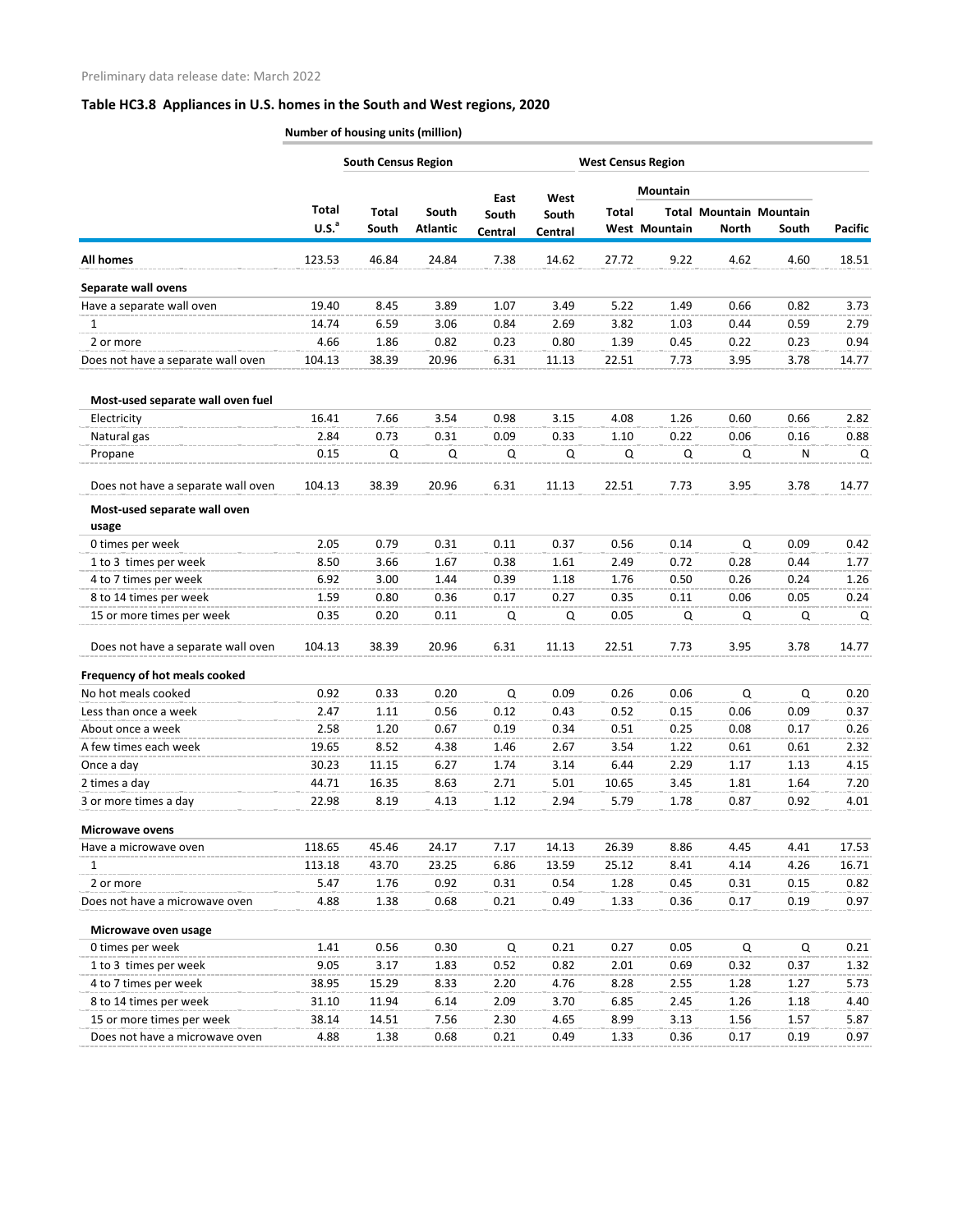|                                                                     |                            | <b>South Census Region</b> |                          |                  |                  | <b>West Census Region</b> |                      |                                                |              |                |
|---------------------------------------------------------------------|----------------------------|----------------------------|--------------------------|------------------|------------------|---------------------------|----------------------|------------------------------------------------|--------------|----------------|
|                                                                     |                            |                            |                          | East             | West             |                           | Mountain             |                                                |              |                |
|                                                                     | Total<br>U.S. <sup>a</sup> | <b>Total</b><br>South      | South<br><b>Atlantic</b> | South<br>Central | South<br>Central | <b>Total</b>              | <b>West Mountain</b> | <b>Total Mountain Mountain</b><br><b>North</b> | South        | <b>Pacific</b> |
| <b>All homes</b>                                                    | 123.53                     | 46.84                      | 24.84                    | 7.38             | 14.62            | 27.72                     | 9.22                 | 4.62                                           | 4.60         | 18.51          |
| <b>Outdoor grills and fuel</b>                                      |                            |                            |                          |                  |                  |                           |                      |                                                |              |                |
| Use an outdoor grill                                                | 69.52                      | 25.98                      | 13.29                    | 4.44             | 8.25             | 15.39                     | 5.77                 | 2.96                                           | 2.81         | 9.62           |
| Natural gas                                                         | 4.75                       | 1.43                       | 0.66                     | 0.23             | 0.54             | 1.54                      | 0.55                 | 0.22                                           | 0.32         | 1.00           |
| Propane                                                             | 42.05                      | 13.44                      | 8.01                     | 2.05             | 3.38             | 9.94                      | 4.06                 | 2.22                                           | 1.84         | 5.89           |
| Charcoal                                                            | 22.72                      | 11.11                      | 4.62                     | 2.16             | 4.33             | 3.90                      | 1.16                 | 0.52                                           | 0.64         | 2.74           |
| Does not use an outdoor grill                                       | 54.01                      | 20.86                      | 11.55                    | 2.94             | 6.37             | 12.33                     | 3.45                 | 1.65                                           | 1.80         | 8.89           |
|                                                                     |                            |                            |                          |                  |                  |                           |                      |                                                |              |                |
| Small kitchen appliances used at least                              |                            |                            |                          |                  |                  |                           |                      |                                                |              |                |
| once each week (more than one may<br>apply)                         |                            |                            |                          |                  |                  |                           |                      |                                                |              |                |
| Toaster                                                             | 76.14                      | 26.69                      | 14.08                    | 4.22             | 8.39             | 17.27                     | 6.19                 | 3.24                                           | 2.95         | 11.08          |
| Toaster oven                                                        | 34.26                      | 13.21                      | 7.82                     | 1.75             | 3.64             | 7.97                      | 2.14                 | 1.04                                           | 1.11         | 5.83           |
| Coffee maker                                                        |                            |                            |                          |                  |                  |                           |                      |                                                | 3.54         |                |
|                                                                     | 92.49                      | 35.50                      | 18.83                    | 5.72             | 10.94            | 19.80                     | 6.78                 | 3.24                                           |              | 13.03          |
| Slow cooker<br>Instant pot                                          | 34.21<br>19.86             | 14.12<br>7.66              | 6.87<br>4.01             | 2.63<br>1.19     | 4.61<br>2.46     | 6.62<br>5.41              | 2.76<br>1.94         | 1.45<br>1.08                                   | 1.31<br>0.86 | 3.86<br>3.47   |
| Rice cooker                                                         | 16.55                      | 5.85                       |                          | 0.60             | 2.10             | 6.01                      | 1.24                 |                                                | 0.63         |                |
| Blender or juicer                                                   | 37.67                      | 13.50                      | 3.15<br>6.91             | 1.63             | 4.95             | 10.64                     | 3.27                 | 0.61<br>1.59                                   | 1.67         | 4.78<br>7.37   |
|                                                                     |                            |                            |                          |                  |                  |                           |                      |                                                |              |                |
| Some other small kitchen appliance <sup>b</sup>                     | 14.90                      | 5.64                       | 3.01                     | 0.85             | 1.78             | 3.23                      | 0.96                 | 0.52                                           | 0.44         | 2.27           |
| <b>Refrigerators</b>                                                |                            |                            |                          |                  |                  |                           |                      |                                                |              |                |
| Use a refrigerator                                                  | 122.86                     | 46.57                      | 24.68                    | 7.34             | 14.55            | 27.63                     | 9.20                 | 4.61                                           | 4.59         | 18.43          |
| 1                                                                   | 80.33                      | 30.60                      | 16.21                    | 4.79             | 9.61             | 18.20                     | 5.81                 | 2.83                                           | 2.98         | 12.39          |
| 2 or more                                                           | 42.53                      | 15.97                      | 8.47                     | 2.56             | 4.95             | 9.43                      | 3.39                 | 1.78                                           | 1.61         | 6.04           |
| Does not use a refrigerator                                         | 0.66                       | 0.27                       | 0.17                     | Q                | Q                | 0.09                      | Q                    | Q                                              | Q            | Q              |
| Most-used refrigerator size                                         |                            |                            |                          |                  |                  |                           |                      |                                                |              |                |
| Half-size or compact                                                | 1.16                       | 0.49                       | 0.25                     | 0.06             | 0.18             | 0.30                      | 0.08                 | Q                                              | Q            | 0.22           |
| Small (less than 17.6 cubic feet)                                   | 6.06                       | 1.93                       | 0.92                     | 0.30             | 0.71             | 1.46                      | 0.40                 | 0.20                                           | 0.19         | 1.06           |
| Medium (17.6 to 22.5 cubic feet)                                    | 57.01                      | 20.08                      | 10.65                    | 3.39             | 6.04             | 13.49                     | 4.31                 | 2.22                                           | 2.10         | 9.17           |
| Large (22.6 to 29.5 cubic feet)<br>Very large (more than 29.5 cubic | 56.34                      | 23.16                      | 12.34                    | 3.47             | 7.34             | 11.87                     | 4.21                 | 2.08                                           | 2.13         | 7.66           |
| feet)                                                               | 2.30                       | 0.92                       | 0.51                     | 0.13             | 0.28             | 0.52                      | 0.20                 | 0.07                                           | 0.13         | 0.32           |
| Does not use a refrigerator                                         | 0.66                       | 0.27                       | 0.17                     | Q                | Q                | 0.09                      | Q                    | Q                                              | Q            | Q              |
| Most-used refrigerator type                                         |                            |                            |                          |                  |                  |                           |                      |                                                |              |                |
| Half-size/compact                                                   | 1.16                       | 0.49                       | 0.25                     | 0.06             | 0.18             | 0.30                      | 0.08                 | Q                                              | Q            | 0.22           |
| 1 door                                                              | 11.66                      | 4.20                       | 2.16                     | 0.77             | 1.26             | 2.33                      | 0.70                 | 0.39                                           | 0.31         | 1.63           |
| 2 doors, top freezer                                                | 42.06                      | 14.14                      | 7.21                     | 2.39             | 4.54             | 9.17                      | 2.98                 | 1.50                                           | 1.48         | 6.19           |
| 2 doors, bottom freezer                                             | 26.49                      | 9.32                       | 5.41                     | 1.25             | 2.66             | 6.15                      | 1.94                 | 1.02                                           | 0.92         | 4.21           |
| 2 doors, side-by-side                                               | 35.31                      | 16.13                      | 8.53                     | 2.53             | 5.06             | 8.11                      | 2.97                 | 1.41                                           | 1.56         | 5.14           |
| 3 or more doors                                                     | 6.18                       | 2.31                       | 1.12                     | 0.33             | 0.86             | 1.57                      | 0.53                 | 0.25                                           | 0.27         | 1.04           |
| Does not use a refrigerator                                         | 0.66                       | 0.27                       | 0.17                     | Q                | Q                | 0.09                      | Q                    | Q                                              | Q            | Q              |
| Most-used refrigerator age                                          |                            |                            |                          |                  |                  |                           |                      |                                                |              |                |
| Less than 2 years old                                               | 18.69                      | 7.73                       | 4.03                     | 1.14             | 2.56             | 4.06                      | 1.46                 | 0.67                                           | 0.79         | 2.60           |
| 2 to 4 years old                                                    | 29.23                      | 11.70                      | 6.38                     | 1.75             | 3.57             | 6.48                      | 2.13                 | 0.97                                           | 1.16         | 4.35           |
| 5 to 9 years old                                                    | 39.83                      | 15.13                      | 7.81                     | 2.45             | 4.86             | 8.92                      | 2.98                 | 1.51                                           | 1.46         | 5.95           |
| 10 to 14 years old                                                  | 20.81                      | 7.22                       | 3.80                     | 1.20             | 2.23             | 4.88                      | 1.61                 | 0.84                                           | 0.77         | 3.27           |
| 15 to 19 years old                                                  | 8.82                       | 3.07                       | 1.68                     | 0.50             | 0.89             | 2.10                      | 0.66                 | 0.38                                           | 0.28         | 1.45           |
| 20 or more years old                                                | 5.49                       | 1.72                       | 0.98                     | 0.30             | 0.45             | 1.19                      | 0.37                 | 0.24                                           | 0.13         | 0.82           |
| Does not use a refrigerator                                         | 0.66                       | 0.27                       | 0.17                     | Q                | Q                | 0.09                      | Q                    | Q                                              | Q            | Q              |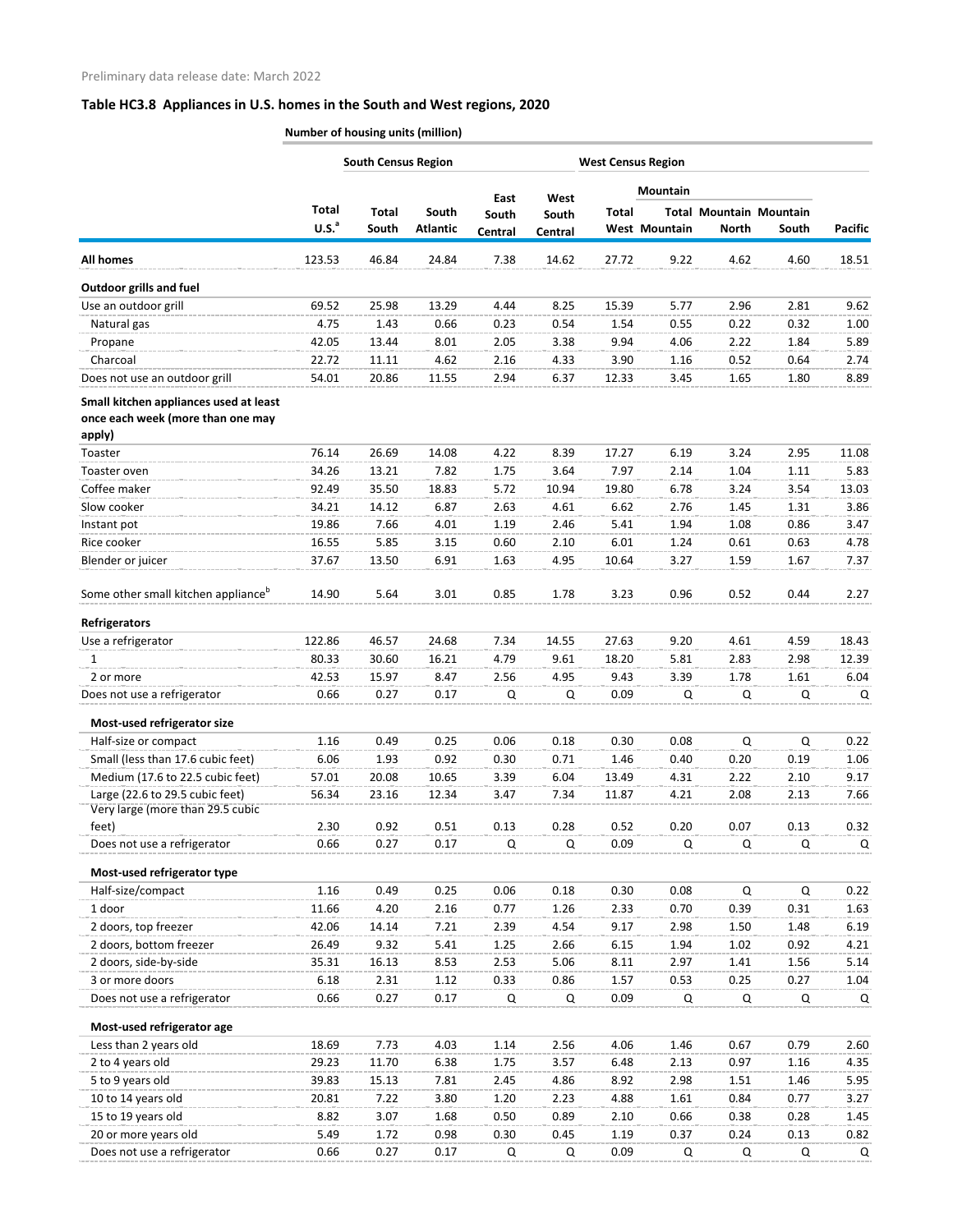|                                     |                   | <b>South Census Region</b> |                 | <b>West Census Region</b> |             |               |                      |              |                                |                |
|-------------------------------------|-------------------|----------------------------|-----------------|---------------------------|-------------|---------------|----------------------|--------------|--------------------------------|----------------|
|                                     |                   |                            |                 | East                      | West        |               | Mountain             |              |                                |                |
|                                     | Total             | <b>Total</b>               | South           | South                     | South       | <b>Total</b>  |                      |              | <b>Total Mountain Mountain</b> |                |
|                                     | U.S. <sup>a</sup> | South                      | <b>Atlantic</b> | Central                   | Central     |               | <b>West Mountain</b> | <b>North</b> | South                          | <b>Pacific</b> |
| <b>All homes</b>                    | 123.53            | 46.84                      | 24.84           | 7.38                      | 14.62       | 27.72         | 9.22                 | 4.62         | 4.60                           | 18.51          |
| Most-used refrigerator through-the- |                   |                            |                 |                           |             |               |                      |              |                                |                |
| door ice service                    |                   |                            |                 |                           |             |               |                      |              |                                |                |
| Yes                                 | 48.15             | 22.23                      | 11.91           | 3.31                      | 7.01        | 10.85         | 4.09                 | 2.01         | 2.08                           | 6.76           |
| No<br>Does not use a refrigerator   | 74.72<br>0.66     | 24.34<br>0.27              | 12.76<br>0.17   | 4.03<br>Q                 | 7.54<br>Q   | 16.78<br>0.09 | 5.11<br>Q            | 2.60<br>Q    | 2.51<br>Q                      | 11.68<br>Q     |
| Second refrigerator                 |                   |                            |                 |                           |             |               |                      |              |                                |                |
| Use a second refrigerator           | 42.53             | 15.97                      | 8.47            | 2.56                      | 4.95        | 9.43          | 3.39                 | 1.78         | 1.61                           | 6.04           |
| Does not use a second refrigerator  | 80.99             | 30.87                      | 16.38           | 4.83                      | 9.67        | 18.29         | 5.83                 | 2.83         | 2.99                           | 12.47          |
| Second refrigerator size            |                   |                            |                 |                           |             |               |                      |              |                                |                |
| Half-size or compact                | 10.09             | 3.77                       | 2.05            | 0.61                      | 1.11        | 2.14          | 0.82                 | 0.42         | 0.40                           | 1.32           |
| Small (less than 17.6 cubic feet)   | 7.17              | 2.65                       | 1.42            | 0.45                      | 0.78        | 1.48          | 0.53                 | 0.29         | 0.23                           | 0.96           |
| Medium (17.6 to 22.5 cubic feet)    | 17.14             | 6.09                       | 3.22            | 0.91                      | 1.96        | 3.97          | 1.33                 | 0.69         | 0.64                           | 2.64           |
| Large (22.6 to 29.5 cubic feet)     | 7.86              | 3.35                       | 1.74            | 0.59                      | 1.02        | 1.75          | 0.68                 | 0.36         | 0.32                           | 1.07           |
| Very large (more than 29.5 cubic    |                   |                            |                 |                           |             |               |                      |              |                                |                |
| feet)                               | 0.27              | 0.11                       | Q               | Q                         | Q           | 0.09          | Q                    | Q            | Q                              | Q              |
| Does not use a second refrigerator  | 80.99             | 30.87                      | 16.38           | 4.83                      | 9.67        | 18.29         | 5.83                 | 2.83         | 2.99                           | 12.47          |
| Second refrigerator type            |                   |                            |                 |                           |             |               |                      |              |                                |                |
| Half-size or compact                | 10.09             | 3.77                       | 2.05            | 0.61                      | 1.11        | 2.14          | 0.82                 | 0.42         | 0.40                           | 1.32           |
| 1 door                              | 7.51              | 2.84                       | 1.55            | 0.42                      | 0.87        | 1.53          | 0.55                 | 0.31         | 0.24                           | 0.99           |
| 2 doors, top freezer                | 15.53             | 5.06                       | 2.63            | 0.91                      | 1.53        | 3.39          | 1.15                 | 0.56         | 0.58                           | 2.24           |
| 2 doors, bottom freezer             | 2.08              | 0.72                       | 0.42            | 0.05                      | 0.24        | 0.54          | 0.20                 | 0.12         | 0.08                           | 0.34           |
| 2 doors, side-by-side               | 7.00              | 3.46                       | 1.76            | 0.55                      | 1.14        | 1.71          | 0.66                 | 0.35         | 0.31                           | 1.06           |
| 3 or more doors                     | 0.34              | 0.12                       | Q               | Q                         | Q           | 0.12          | Q                    | Q            | Q                              | 0.09           |
| Does not use a second refrigerator  | 80.99             | 30.87                      | 16.38           | 4.83                      | 9.67        | 18.29         | 5.83                 | 2.83         | 2.99                           | 12.47          |
| Second refrigerator age             |                   |                            |                 |                           |             |               |                      |              |                                |                |
| Less than 2 years old               | 4.82              | 2.08                       | 1.17            | 0.29                      | 0.63        | 0.88          | 0.34                 | 0.18         | 0.16                           | 0.54           |
| 2 to 4 years old                    | 6.27              | 2.41                       | 1.29            | 0.30                      | 0.82        | 1.59          | 0.61                 | 0.32         | 0.29                           | 0.98           |
| 5 to 9 years old                    | 11.05             | 4.23                       | 2.23            | 0.62                      | 1.38        | 2.46          | 0.84                 | 0.39         | 0.45                           | 1.61           |
| 10 to 14 years old                  | 10.68             | 4.01                       | 2.16            | 0.66                      | 1.19        | 2.37          | 0.89                 | 0.48         | 0.41                           | 1.48           |
| 15 to 19 years old                  | 5.13              | 1.70                       | 0.87            | 0.33                      | 0.49        | 1.20          | 0.40                 | 0.25         | 0.15                           | 0.80           |
| 20 or more years old                | 4.59              | 1.54                       | 0.74            | 0.35                      | 0.45        | 0.92          | 0.30                 | 0.16         | 0.14                           | 0.62           |
| Does not use a second refrigerator  | 80.99             | 30.87                      | 16.38           | 4.83                      | 9.67        | 18.29         | 5.83                 | 2.83         | 2.99                           | 12.47          |
| <b>Second refrigerator location</b> |                   |                            |                 |                           |             |               |                      |              |                                |                |
| Basement                            | 9.68              | 1.63                       | 1.16            | 0.41                      | $\mathsf Q$ | 0.90          | 0.53                 | 0.51         | Q                              | 0.37           |
| Garage                              | 16.25             | 6.49                       | 3.49            | 0.82                      | 2.19        | 4.85          | 1.66                 | 0.82         | 0.84                           | 3.19           |
| Outside                             | 2.94              | 1.42                       | 0.75            | 0.22                      | 0.45        | 0.91          | 0.25                 | 0.06         | 0.20                           | 0.66           |
| Main living area                    | 13.23             | 6.14                       | 2.95            | 1.06                      | 2.12        | 2.69          | 0.93                 | 0.40         | 0.53                           | 1.76           |
| Some other location                 | 0.43              | 0.29                       | 0.11            | Q                         | 0.13        | 0.08          | Q                    | Q            | Q                              | 0.06           |
| Does not use a second refrigerator  | 80.99             | 30.87                      | 16.38           | 4.83                      | 9.67        | 18.29         | 5.83                 | 2.83         | 2.99                           | 12.47          |
| Wine chiller                        |                   |                            |                 |                           |             |               |                      |              |                                |                |
| Yes                                 | 5.69              | 2.08                       | 1.13            | 0.20                      | 0.75        | 1.56          | 0.46                 | 0.14         | 0.32                           | 1.11           |
| No                                  | 117.84            | 44.76                      | 23.72           | 7.18                      | 13.86       | 26.16         | 8.76                 | 4.48         | 4.28                           | 17.40          |
|                                     |                   |                            |                 |                           |             |               |                      |              |                                |                |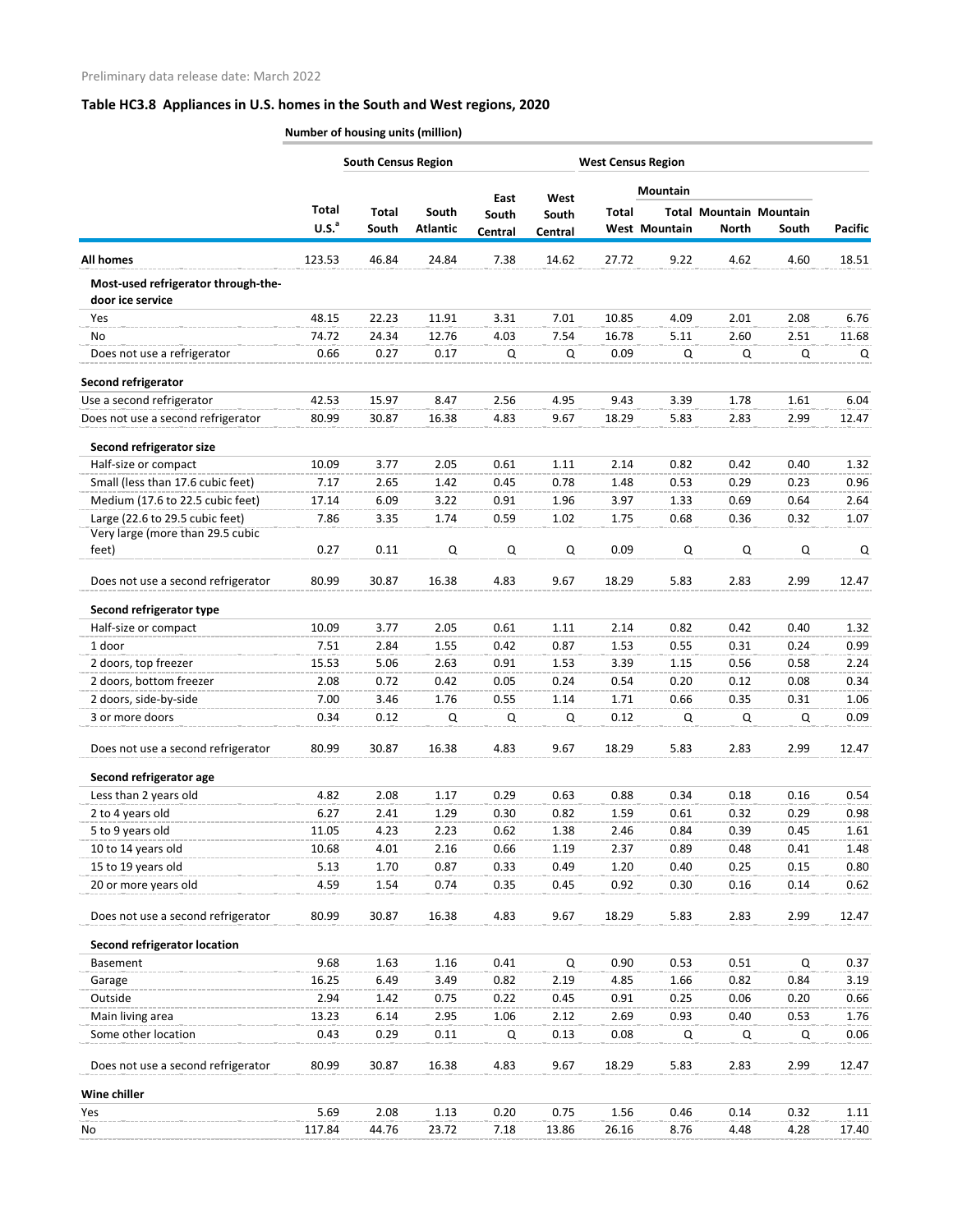|                                                                     |                   | <b>South Census Region</b> |                 |               |               |              | <b>West Census Region</b> |                                |             |         |
|---------------------------------------------------------------------|-------------------|----------------------------|-----------------|---------------|---------------|--------------|---------------------------|--------------------------------|-------------|---------|
|                                                                     |                   |                            |                 |               |               |              | <b>Mountain</b>           |                                |             |         |
|                                                                     | <b>Total</b>      | Total                      | South           | East<br>South | West<br>South | <b>Total</b> |                           | <b>Total Mountain Mountain</b> |             |         |
|                                                                     | U.S. <sup>a</sup> | South                      | <b>Atlantic</b> | Central       | Central       |              | <b>West Mountain</b>      | <b>North</b>                   | South       | Pacific |
| <b>All homes</b>                                                    | 123.53            | 46.84                      | 24.84           | 7.38          | 14.62         | 27.72        | 9.22                      | 4.62                           | 4.60        | 18.51   |
| <b>Separate freezers</b>                                            |                   |                            |                 |               |               |              |                           |                                |             |         |
| Use a separate freezer                                              | 41.14             | 15.60                      | 7.40            | 3.04          | 5.16          | 7.88         | 3.21                      | 1.92                           | 1.29        | 4.66    |
| 1                                                                   | 36.37             | 13.58                      | 6.63            | 2.51          | 4.44          | 7.04         | 2.81                      | 1.64                           | 1.18        | 4.23    |
| 2 or more                                                           | 4.78              | 2.02                       | 0.76            | 0.54          | 0.72          | 0.83         | 0.40                      | 0.29                           | 0.11        | 0.43    |
| Does not use a separate freezer                                     | 82.38             | 31.24                      | 17.44           | 4.34          | 9.46          | 19.85        | 6.01                      | 2.69                           | 3.32        | 13.84   |
| Most-used separate freezer size                                     |                   |                            |                 |               |               |              |                           |                                |             |         |
| Half-size or compact                                                | 4.47              | 1.77                       | 0.90            | 0.32          | 0.55          | 0.94         | 0.36                      | 0.19                           | 0.17        | 0.58    |
| Small (less than 17.6 cubic feet)                                   | 12.27             | 4.73                       | 2.15            | 0.93          | 1.65          | 2.12         | 0.90                      | 0.45                           | 0.44        | 1.22    |
| Medium (17.6 to 22.5 cubic feet)                                    | 15.80             | 5.94                       | 2.83            | 1.14          | 1.98          | 3.14         | 1.21                      | 0.78                           | 0.43        | 1.94    |
| Large (22.6 to 29.5 cubic feet)<br>Very large (more than 29.5 cubic | 7.88              | 2.84                       | 1.37            | 0.60          | 0.88          | 1.51         | 0.69                      | 0.48                           | 0.22        | 0.81    |
| feet)                                                               | 0.72              | 0.31                       | 0.15            | 0.05          | 0.11          | 0.17         | 0.05                      | Q                              | $\mathsf Q$ | 0.12    |
| Does not use a separate freezer                                     | 82.38             | 31.24                      | 17.44           | 4.34          | 9.46          | 19.85        | 6.01                      | 2.69                           | 3.32        | 13.84   |
| Most-used separate freezer type                                     |                   |                            |                 |               |               |              |                           |                                |             |         |
| Upright                                                             | 19.49             | 7.05                       | 3.36            | 1.23          | 2.45          | 4.40         | 1.76                      | 1.06                           | 0.70        | 2.65    |
| Chest                                                               | 21.65             | 8.56                       | 4.04            | 1.81          | 2.71          | 3.47         | 1.45                      | 0.87                           | 0.58        | 2.02    |
| Does not use a separate freezer                                     | 82.38             | 31.24                      | 17.44           | 4.34          | 9.46          | 19.85        | 6.01                      | 2.69                           | 3.32        | 13.84   |
| Most-used separate freezer age                                      |                   |                            |                 |               |               |              |                           |                                |             |         |
| Less than 2 years old                                               | 5.67              | 2.15                       | 1.07            | 0.30          | 0.78          | 1.23         | 0.48                      | 0.21                           | 0.27        | 0.75    |
| 2 to 4 years old                                                    | 6.58              | 2.67                       | 1.17            | 0.55          | 0.94          | 1.30         | 0.49                      | 0.27                           | 0.22        | 0.81    |
| 5 to 9 years old                                                    | 11.64             | 4.69                       | 2.26            | 0.84          | 1.58          | 2.03         | 0.83                      | 0.49                           | 0.33        | 1.21    |
| 10 to 14 years old                                                  | 8.44              | 3.14                       | 1.46            | 0.71          | 0.98          | 1.65         | 0.65                      | 0.42                           | 0.23        | 1.00    |
| 15 to 19 years old                                                  | 4.20              | 1.46                       | 0.67            | 0.32          | 0.47          | 0.84         | 0.46                      | 0.31                           | 0.15        | 0.39    |
| 20 or more years old                                                | 4.61              | 1.51                       | 0.77            | 0.32          | 0.41          | 0.81         | 0.30                      | 0.22                           | 0.09        | 0.51    |
| Does not use a separate freezer                                     | 82.38             | 31.24                      | 17.44           | 4.34          | 9.46          | 19.85        | 6.01                      | 2.69                           | 3.32        | 13.84   |
| Most-used separate freezer<br>defrosting                            |                   |                            |                 |               |               |              |                           |                                |             |         |
| Manual                                                              | 21.90             | 7.98                       | 3.84            | 1.50          | 2.64          | 4.02         | 1.67                      | 1.05                           | 0.62        | 2.35    |
| Automatic                                                           | 19.25             | 7.62                       | 3.56            | 1.54          | 2.52          | 3.85         | 1.54                      | 0.87                           | 0.67        | 2.32    |
| Does not use a separate freezer                                     | 82.38             | 31.24                      | 17.44           | 4.34          | 9.46          | 19.85        | 6.01                      | 2.69                           | 3.32        | 13.84   |
| <b>Dishwashers and usage</b>                                        |                   |                            |                 |               |               |              |                           |                                |             |         |
| Have a dishwasher                                                   | 89.79             | 35.84                      | 19.46           | 5.33          | 11.06         | 21.10        | 7.47                      | 3.81                           | 3.67        | 13.63   |
| Used 0 times per week                                               | 17.11             | 7.76                       | 4.08            | 1.04          | 2.63          | 4.38         | 1.26                      | 0.43                           | 0.83        | 3.12    |
| Used 1 time per week                                                | 13.86             | 5.43                       | 2.98            | 0.78          | 1.67          | 3.33         | 1.19                      | 0.52                           | 0.66        | 2.14    |
| Used 2 to 3 times per week                                          | 26.32             | 10.15                      | 5.59            | 1.55          | 3.01          | 6.02         | 2.27                      | 1.20                           | 1.06        | 3.75    |
| Used 4 to 6 times per week                                          | 19.34             | 7.57                       | 3.98            | 1.21          | 2.38          | 4.18         | 1.50                      | 0.93                           | 0.57        | 2.68    |
| Used 7 or more times per week                                       | 13.17             | 4.94                       | 2.82            | 0.73          | 1.38          | 3.19         | 1.26                      | 0.71                           | 0.55        | 1.93    |
| Does not have a dishwasher                                          | 33.74             | 11.00                      | 5.39            | 2.06          | 3.56          | 6.62         | 1.74                      | 0.81                           | 0.93        | 4.88    |
| Dishwasher age                                                      |                   |                            |                 |               |               |              |                           |                                |             |         |
| Less than 2 years old                                               | 13.86             | 5.47                       | 3.06            | 0.81          | 1.60          | 3.44         | 1.27                      | 0.64                           | 0.63        | 2.17    |
| 2 to 4 years old                                                    | 21.09             | 8.63                       | 4.66            | 1.21          | 2.75          | 4.94         | 1.74                      | 0.89                           | 0.85        | 3.20    |
| 5 to 9 years old                                                    | 28.29             | 11.54                      | 6.23            | 1.72          | 3.60          | 6.37         | 2.36                      | 1.24                           | 1.12        | 4.01    |
| 10 to 14 years old                                                  | 15.19             | 5.67                       | 2.98            | 0.83          | 1.86          | 3.67         | 1.19                      | 0.65                           | 0.54        | 2.48    |
| 15 to 19 years old                                                  | 6.51              | 2.60                       | 1.44            | 0.45          | 0.71          | 1.48         | 0.50                      | 0.22                           | 0.28        | 0.98    |
| 20 or more years old                                                | 4.84              | 1.93                       | 1.07            | 0.31          | 0.54          | 1.19         | 0.42                      | 0.16                           | 0.25        | 0.78    |
| Does not have a dishwasher                                          | 33.74             | 11.00                      | 5.39            | 2.06          | 3.56          | 6.62         | 1.74                      | 0.81                           | 0.93        | 4.88    |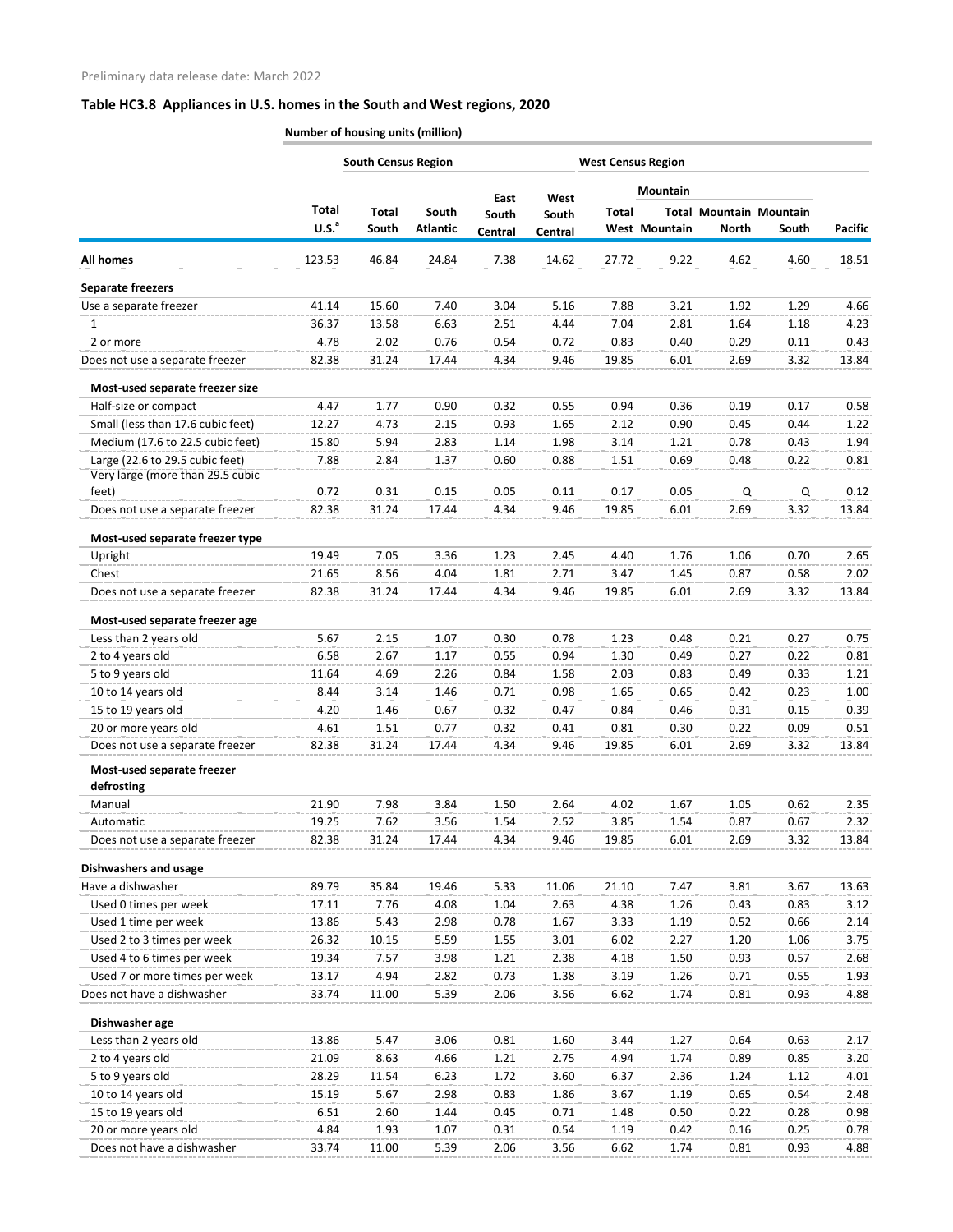|                                                                    | <b>South Census Region</b> |              |                 |                |               | <b>West Census Region</b> |               |                                |       |                |
|--------------------------------------------------------------------|----------------------------|--------------|-----------------|----------------|---------------|---------------------------|---------------|--------------------------------|-------|----------------|
|                                                                    |                            |              |                 |                |               |                           | Mountain      |                                |       |                |
|                                                                    | Total                      | <b>Total</b> | South           | East<br>South  | West<br>South | <b>Total</b>              |               | <b>Total Mountain Mountain</b> |       |                |
|                                                                    | U.S. <sup>a</sup>          | South        | <b>Atlantic</b> | <b>Central</b> | Central       |                           | West Mountain | <b>North</b>                   | South | <b>Pacific</b> |
| <b>All homes</b>                                                   | 123.53                     | 46.84        | 24.84           | 7.38           | 14.62         | 27.72                     | 9.22          | 4.62                           | 4.60  | 18.51          |
| Most-used dishwasher cycle type<br>Normal or default cycle without |                            |              |                 |                |               |                           |               |                                |       |                |
| heated dry                                                         | 13.22                      | 4.88         | 2.78            | 0.77           | 1.34          | 3.19                      | 1.19          | 0.65                           | 0.54  | 1.99           |
| Normal or default cycle with heated                                |                            |              |                 |                |               |                           |               |                                |       |                |
| dry                                                                | 46.03                      | 18.18        | 9.83            | 2.67           | 5.68          | 10.37                     | 3.82          | 2.10                           | 1.72  | 6.55           |
| Heavy or pots and pans cycle                                       | 5.49                       | 2.30         | 1.17            | 0.43           | 0.71          | 1.22                      | 0.54          | 0.32                           | 0.23  | 0.68           |
| Light or delicate cycle                                            | 1.23                       | 0.51         | 0.34            | 0.05           | 0.11          | 0.15                      | 0.05          | Q                              | Q     | 0.10           |
| Energy saver                                                       | 4.85                       | 1.67         | 0.97            | 0.25           | 0.46          | 1.22                      | 0.43          | 0.19                           | 0.25  | 0.79           |
| Quick cycle                                                        | 1.85                       | 0.54         | 0.29            | 0.11           | 0.14          | 0.58                      | 0.17          | 0.11                           | 0.07  | 0.40           |
| Does not have or use a dishwasher                                  | 50.85                      | 18.76        | 9.47            | 3.10           | 6.19          | 11.00                     | 3.00          | 1.24                           | 1.76  | 8.00           |
| <b>Clothes washers</b>                                             |                            |              |                 |                |               |                           |               |                                |       |                |
| Have a clothes washer at home                                      | 103.96                     | 41.82        | 22.14           | 6.71           | 12.97         | 22.92                     | 8.23          | 4.10                           | 4.13  | 14.68          |
| Top-loading                                                        | 74.82                      | 31.83        | 16.58           | 5.43           | 9.82          | 14.97                     | 5.58          | 2.69                           | 2.89  | 9.39           |
| Front-loading                                                      | 29.14                      | 9.99         | 5.56            | 1.28           | 3.15          | 7.95                      | 2.65          | 1.41                           | 1.24  | 5.29           |
| Does not have a clothes washer at                                  |                            |              |                 |                |               |                           |               |                                |       |                |
| home                                                               | 19.57                      | 5.03         | 2.70            | 0.67           | 1.65          | 4.80                      | 0.98          | 0.51                           | 0.47  | 3.82           |
| <b>Clothes washer age</b>                                          |                            |              |                 |                |               |                           |               |                                |       |                |
| Less than 2 years old                                              | 17.32                      | 7.22         | 3.80            | 1.15           | 2.28          | 3.74                      | 1.42          | 0.62                           | 0.80  | 2.32           |
| 2 to 4 years old                                                   | 26.15                      | 11.38        | 5.75            | 1.77           | 3.86          | 5.56                      | 2.01          | 0.97                           | 1.04  | 3.55           |
| 5 to 9 years old                                                   | 34.70                      | 14.10        | 7.55            | 2.30           | 4.25          | 7.63                      | 2.67          | 1.33                           | 1.34  | 4.96           |
| 10 to 14 years old                                                 | 16.15                      | 5.96         | 3.17            | 1.05           | 1.75          | 3.84                      | 1.43          | 0.79                           | 0.64  | 2.41           |
| 15 to 19 years old                                                 | 5.80                       | 2.08         | 1.21            | 0.27           | 0.60          | 1.28                      | 0.45          | 0.22                           | 0.23  | 0.82           |
| 20 or more years old                                               | 3.83                       | 1.08         | 0.66            | 0.18           | 0.23          | 0.87                      | 0.25          | 0.18                           | 0.07  | 0.61           |
| Does not have a clothes washer at                                  |                            |              |                 |                |               |                           |               |                                |       |                |
| home                                                               | 19.57                      | 5.03         | 2.70            | 0.67           | 1.65          | 4.80                      | 0.98          | 0.51                           | 0.47  | 3.82           |
| <b>Clothes washer usage</b>                                        |                            |              |                 |                |               |                           |               |                                |       |                |
| 0 loads per week                                                   | 1.19                       | 0.41         | 0.23            | 0.07           | 0.11          | 0.21                      | 0.06          | 0.04                           | Q     | 0.15           |
| 1 to 4 loads per week                                              | 70.32                      | 28.40        | 15.66           | 4.27           | 8.47          | 15.84                     | 5.57          | 2.63                           | 2.94  | 10.28          |
| 5 to 9 loads per week                                              | 25.67                      | 10.22        | 4.88            | 1.86           | 3.48          | 5.50                      | 2.08          | 1.11                           | 0.96  | 3.42           |
| 10 to 15 loads per week                                            | 5.90                       | 2.49         | 1.24            | 0.46           | 0.80          | 1.16                      | 0.45          | 0.27                           | 0.18  | 0.70           |
| More than 15 loads per week                                        | 0.88                       | 0.30         | 0.14            | Q              | 0.11          | 0.21                      | 0.07          | 0.05                           | Q     | 0.14           |
| Does not have a clothes washer at                                  |                            |              |                 |                |               |                           |               |                                |       |                |
| home                                                               | 19.57                      | 5.03         | 2.70            | 0.67           | 1.65          | 4.80                      | 0.98          | 0.51                           | 0.47  | 3.82           |
| Usual water temperature setting<br>for the wash cycle              |                            |              |                 |                |               |                           |               |                                |       |                |
| Hot                                                                | 8.72                       | 3.65         | 1.64            | 0.55           | 1.46          | 1.84                      | 0.70          | 0.29                           | 0.42  | 1.14           |
| Warm                                                               | 53.11                      | 19.64        | 10.20           | 3.02           | 6.42          | 12.43                     | 4.35          | 2.43                           | 1.92  | 8.08           |
| Cold                                                               | 42.13                      | 18.52        | 10.30           | 3.15           | 5.08          | 8.65                      | 3.18          | 1.39                           | 1.79  | 5.47           |
| Does not have or use a clothes                                     |                            |              |                 |                |               |                           |               |                                |       |                |
| washer at home                                                     | 19.57                      | 5.03         | 2.70            | 0.67           | 1.65          | 4.80                      | 0.98          | 0.51                           | 0.47  | 3.82           |
| <b>Clothes dryer and fuel</b>                                      |                            |              |                 |                |               |                           |               |                                |       |                |
| Have a clothes dryer at home                                       | 102.32                     | 41.19        | 21.87           | 6.62           | 12.71         | 22.66                     | 8.13          | 4.08                           | 4.05  | 14.53          |
| Electricity                                                        | 82.20                      | 38.39        | 20.80           | 6.38           | 11.21         | 15.98                     | 6.86          | 3.67                           | 3.19  | 9.12           |
| Natural gas                                                        | 18.89                      | 2.61         | 0.98            | 0.23           | 1.41          | 6.42                      | 1.22          | 0.39                           | 0.83  | 5.20           |
| Propane<br>Does not have a clothes dryer at                        | 1.23                       | 0.19         | 0.09            | Q              | 0.09          | 0.26                      | 0.05          | Q                              | Q     | 0.21           |
| home                                                               | 21.20                      | 5.65         | 2.98            | 0.76           | 1.91          | 5.06                      | 1.09          | 0.54                           | 0.55  | 3.98           |
|                                                                    |                            |              |                 |                |               |                           |               |                                |       |                |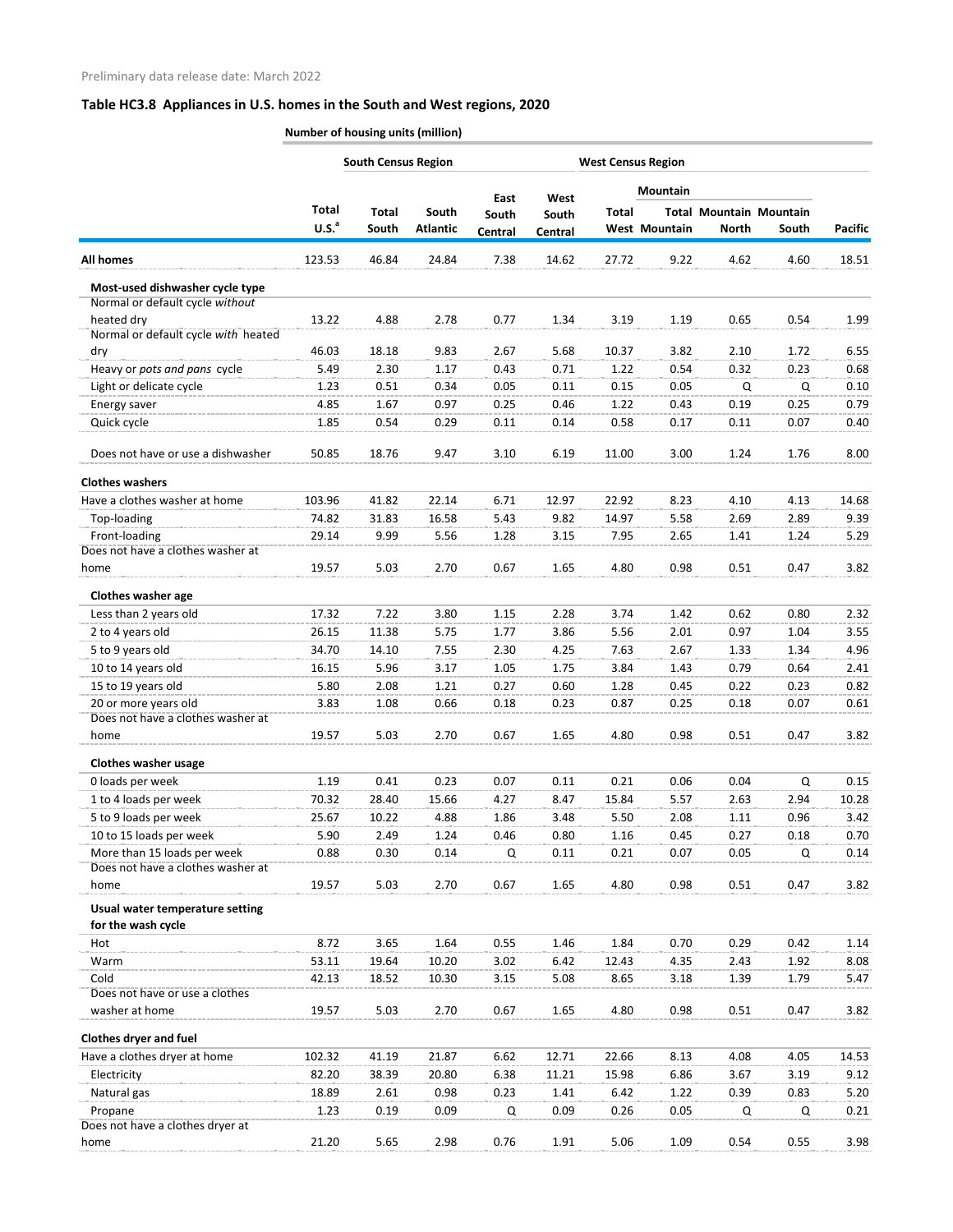**Number of housing units (million)**

|                                  |                                   | <b>South Census Region</b> |                          |                          | <b>West Census Region</b> |              |                                         |              |                                         |                |
|----------------------------------|-----------------------------------|----------------------------|--------------------------|--------------------------|---------------------------|--------------|-----------------------------------------|--------------|-----------------------------------------|----------------|
|                                  | <b>Total</b><br>U.S. <sup>a</sup> | <b>Total</b><br>South      | South<br><b>Atlantic</b> | East<br>South<br>Central | West<br>South<br>Central  | <b>Total</b> | <b>Mountain</b><br><b>West Mountain</b> | <b>North</b> | <b>Total Mountain Mountain</b><br>South | <b>Pacific</b> |
| All homes                        | 123.53                            | 46.84                      | 24.84                    | 7.38                     | 14.62                     | 27.72        | 9.22                                    | 4.62         | 4.60                                    | 18.51          |
| Clothes dryer age                |                                   |                            |                          |                          |                           |              |                                         |              |                                         |                |
| Less than 2 years old            | 15.02                             | 6.52                       | 3.50                     | 0.94                     | 2.08                      | 3.10         | 1.04                                    | 0.50         | 0.54                                    | 2.06           |
| 2 to 4 years old                 | 23.44                             | 10.44                      | 5.37                     | 1.70                     | 3.37                      | 5.05         | 1.85                                    | 0.91         | 0.93                                    | 3.20           |
| 5 to 9 years old                 | 34.26                             | 13.98                      | 7.42                     | 2.23                     | 4.34                      | 7.55         | 2.87                                    | 1.37         | 1.49                                    | 4.68           |
| 10 to 14 years old               | 17.68                             | 6.39                       | 3.35                     | 1.14                     | 1.90                      | 4.16         | 1.48                                    | 0.81         | 0.67                                    | 2.68           |
| 15 to 19 years old               | 7.03                              | 2.53                       | 1.46                     | 0.39                     | 0.68                      | 1.55         | 0.52                                    | 0.24         | 0.28                                    | 1.04           |
| 20 or more years old             | 4.89                              | 1.33                       | 0.77                     | 0.22                     | 0.34                      | 1.24         | 0.38                                    | 0.24         | 0.14                                    | 0.86           |
| Does not have a clothes dryer at |                                   |                            |                          |                          |                           |              |                                         |              |                                         |                |
| home                             | 21.20                             | 5.65                       | 2.98                     | 0.76                     | 1.91                      | 5.06         | 1.09                                    | 0.54         | 0.55                                    | 3.98           |
| <b>Clothes dryer usage</b>       |                                   |                            |                          |                          |                           |              |                                         |              |                                         |                |
| 0 loads per week                 | 1.92                              | 0.58                       | 0.33                     | 0.11                     | 0.14                      | 0.39         | 0.10                                    | 0.05         | 0.05                                    | 0.29           |
| 1 to 4 loads per week            | 67.48                             | 27.28                      | 15.27                    | 3.99                     | 8.02                      | 15.34        | 5.36                                    | 2.58         | 2.78                                    | 9.98           |
| 5 to 9 loads per week            | 25.93                             | 10.44                      | 4.85                     | 1.98                     | 3.60                      | 5.48         | 2.13                                    | 1.12         | 1.01                                    | 3.35           |
| 10 to 15 loads per week          | 6.06                              | 2.55                       | 1.25                     | 0.47                     | 0.83                      | 1.21         | 0.46                                    | 0.27         | 0.19                                    | 0.74           |
| More than 15 loads per week      | 0.93                              | 0.34                       | 0.17                     | 0.06                     | 0.11                      | 0.24         | 0.08                                    | 0.06         | Q                                       | 0.16           |
| Does not have a clothes dryer at |                                   |                            |                          |                          |                           |              |                                         |              |                                         |                |
| home                             | 21.20                             | 5.65                       | 2.98                     | 0.76                     | 1.91                      | 5.06         | 1.09                                    | 0.54         | 0.55                                    | 3.98           |

Source: U.S. Energy Information Administration, Office of Energy Demand and Integrated Statistics, Form EIA-457A of the *2020 Residential Energy Consumption Survey* Notes: Because of rounding, data may not sum to totals. See RECS Terminology for definition of terms used in these tables.

<sup>a</sup> Total U.S. includes all primary occupied housing units in the 50 states and the District of Columbia. Vacant housing units, seasonal units, second homes, military houses, and group quarters are excluded.

<sup>b</sup> Some other small kitchen appliance includes food processors, air fryers, stand mixers, bread makers, waffle makers, electric can openers, sandwich makers, coffee grinders, and many other reported appliances.

Q = Data withheld because either the relative standard error (RSE) was greater than 50% or fewer than 10 households in reporting sample.

N = No households in reporting sample.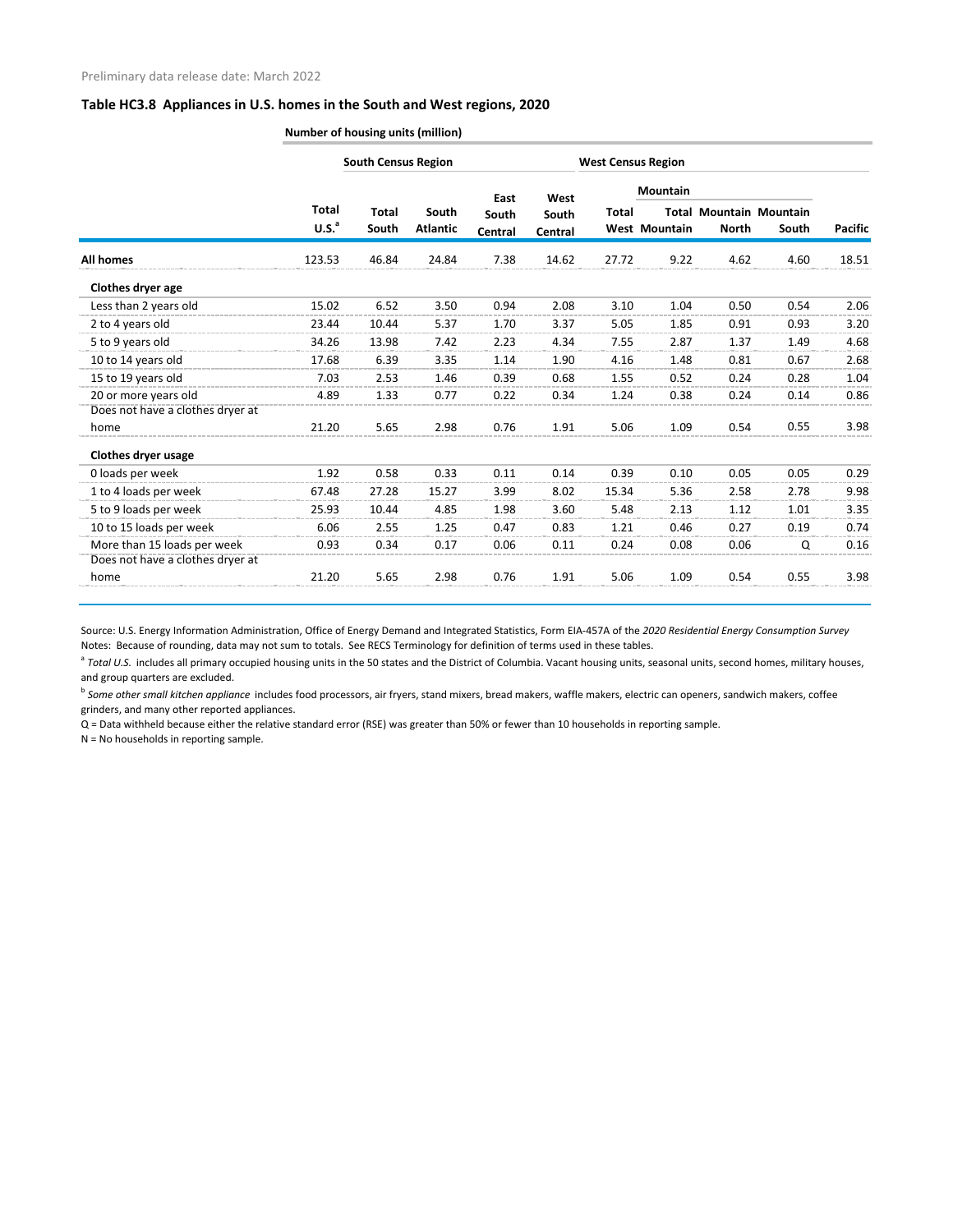|                                                   | <b>South Census Region</b><br><b>West Census Region</b> |                       |                          |                  |                  |              |                      |              |                                         |                |
|---------------------------------------------------|---------------------------------------------------------|-----------------------|--------------------------|------------------|------------------|--------------|----------------------|--------------|-----------------------------------------|----------------|
|                                                   |                                                         |                       |                          | East             | West             |              | <b>Mountain</b>      |              |                                         |                |
|                                                   | Total<br>U.S. <sup>a</sup>                              | <b>Total</b><br>South | South<br><b>Atlantic</b> | South<br>Central | South<br>Central | <b>Total</b> | <b>West Mountain</b> | <b>North</b> | <b>Total Mountain Mountain</b><br>South | <b>Pacific</b> |
| <b>All homes</b>                                  | 0.00                                                    | 0.00                  | 0.00                     | 0.00             | 0.00             | 0.00         | 0.00                 | 0.00         | 0.00                                    | 0.00           |
| Ranges (units with both an oven and<br>a cooktop) |                                                         |                       |                          |                  |                  |              |                      |              |                                         |                |
| Have a range                                      | 0.30                                                    | 0.51                  | 0.62                     | 1.10             | 1.04             | 0.70         | 0.74                 | 1.12         | 1.12                                    | 1.02           |
| 1                                                 | 0.32                                                    | 0.54                  | 0.65                     | 1.10             | 1.09             | 0.76         | 0.84                 | 1.31         | 1.07                                    | 1.05           |
| 2 or more                                         | 5.29                                                    | 12.08                 | 16.85                    | 22.34            | 21.75            | 12.57        | 16.08                | 18.16        | 52.14                                   | 17.48          |
| Does not have a range                             | 2.54                                                    | 3.63                  | 5.68                     | 9.20             | 5.02             | 4.59         | 6.50                 | 11.66        | 8.52                                    | 5.90           |
| Most-used range fuel                              |                                                         |                       |                          |                  |                  |              |                      |              |                                         |                |
| Electricity                                       | 0.69                                                    | 0.78                  | 1.22                     | 1.56             | 1.87             | 1.60         | 1.77                 | 2.26         | 2.78                                    | 2.46           |
| Natural gas                                       | 1.17                                                    | 2.73                  | 4.32                     | 8.22             | 4.35             | 1.88         | 3.40                 | 5.47         | 4.25                                    | 2.20           |
| Propane                                           | 3.91                                                    | 7.04                  | 10.22                    | 16.78            | 12.07            | 11.02        | 14.36                | 19.77        | 18.65                                   | 14.35          |
| Dual-fuel                                         | 3.49                                                    | 7.44                  | 10.81                    | 16.36            | 11.91            | 8.73         | 14.60                | 21.19        | 19.38                                   | 9.74           |
| Does not have a range                             | 2.54                                                    | 3.63                  | 5.68                     | 9.20             | 5.02             | 4.59         | 6.50                 | 11.66        | 8.52                                    | 5.90           |
| Most-used range usage: cooktop                    |                                                         |                       |                          |                  |                  |              |                      |              |                                         |                |
| part                                              |                                                         |                       |                          |                  |                  |              |                      |              |                                         |                |
| 0 times per week                                  | 3.97                                                    | 6.42                  | 8.80                     | 13.15            | 9.58             | 8.79         | 12.48                | 17.87        | 13.72                                   | 11.16          |
| 1 to 3 times per week                             | 2.43                                                    | 3.71                  | 4.67                     | 7.82             | 6.04             | 6.13         | 7.26                 | 10.00        | 9.56                                    | 9.01           |
| 4 to 7 times per week                             | 1.01                                                    | 1.56                  | 2.17                     | 3.41             | 3.22             | 2.15         | 3.14                 | 5.01         | 4.07                                    | 2.69           |
| 8 to 14 times per week                            | 1.41                                                    | 2.78                  | 3.32                     | 6.46             | 4.37             | 3.64         | 4.66                 | 6.53         | 6.42                                    | 4.51           |
| 15 or more times per week                         | 2.84                                                    | 4.88                  | 6.68                     | 10.45            | 8.10             | 4.89         | 6.15                 | 9.70         | 10.77                                   | 6.87           |
| Does not have a range                             | 2.54                                                    | 3.63                  | 5.68                     | 9.20             | 5.02             | 4.59         | 6.50                 | 11.66        | 8.52                                    | 5.90           |
| Most-used range usage: oven part                  |                                                         |                       |                          |                  |                  |              |                      |              |                                         |                |
| 0 times per week                                  | 2.41                                                    | 4.10                  | 4.53                     | 10.34            | 7.67             | 4.63         | 6.59                 | 10.22        | 8.29                                    | 5.39           |
| 1 to 3 times per week                             | 0.93                                                    | 1.66                  | 2.24                     | 3.11             | 3.60             | 1.95         | 2.06                 | 3.13         | 3.87                                    | 2.72           |
| 4 to 7 times per week                             | 1.23                                                    | 2.28                  | 2.94                     | 4.30             | 4.95             | 3.21         | 3.92                 | 4.94         | 5.78                                    | 4.19           |
| 8 to 14 times per week                            | 4.39                                                    | 5.79                  | 9.35                     | 10.76            | 11.72            | 10.14        | 12.37                | 16.53        | 20.56                                   | 13.64          |
| 15 or more times per week                         | 8.88                                                    | 12.84                 | 15.04                    | 28.62            | 25.14            | 23.91        | 35.09                | 59.01        | 44.77                                   | 30.20          |
| Does not have a range                             | 2.54                                                    | 3.63                  | 5.68                     | 9.20             | 5.02             | 4.59         | 6.50                 | 11.66        | 8.52                                    | 5.90           |
| Separate cooktops                                 |                                                         |                       |                          |                  |                  |              |                      |              |                                         |                |
| Have a separate cooktop                           | 1.98                                                    | 3.01                  | 4.84                     | 7.34             | 4.20             | 3.78         | 5.09                 | 8.80         | 7.02                                    | 4.98           |
| 1                                                 | 2.00                                                    | 3.06                  | 4.83                     | 7.47             | 4.27             | 3.72         | 5.14                 | 8.99         | 7.22                                    | 4.92           |
| 2 or more                                         | 13.39                                                   | 19.77                 | 26.67                    | 37.76            | 34.65            | 35.58        | 41.69                | 45.67        | 103.40                                  | 48.30          |
| Does not have a separate cooktop                  | 0.33                                                    | 0.59                  | 0.75                     | 1.23             | 1.20             | 0.76         | 0.83                 | 1.30         | 1.26                                    | 1.10           |
| Most-used separate cooktop fuel                   |                                                         |                       |                          |                  |                  |              |                      |              |                                         |                |
| Electricity                                       | 3.04                                                    | 4.00                  | 6.51                     | 8.48             | 5.59             | 7.04         | 8.09                 | 12.96        | 11.98                                   | 10.30          |
| Natural gas                                       | 2.93                                                    | 4.52                  | 7.20                     | 15.21            | 7.19             | 4.93         | 7.96                 | 11.81        | 11.06                                   | 5.95           |
| Propane                                           | 7.44                                                    | 12.20                 | 16.00                    | 30.74            | 20.16            | 19.45        | 22.32                | 33.45        | 32.09                                   | 25.63          |
| Does not have a separate cooktop                  | 0.33                                                    | 0.59                  | 0.75                     | 1.23             | 1.20             | 0.76         | 0.83                 | 1.30         | 1.26                                    | 1.10           |
| Most-used separate cooktop usage                  |                                                         |                       |                          |                  |                  |              |                      |              |                                         |                |
| 0 times per week                                  | 8.05                                                    | 12.22                 | 19.06                    | 32.99            | 20.98            | 20.26        | 29.22                | 44.81        | 38.77                                   | 23.73          |
| 1 to 3 times per week                             | 5.70                                                    | 8.02                  | 12.54                    | 18.13            | 13.86            | 15.16        | 18.92                | 28.51        | 30.24                                   | 19.26          |
| 4 to 7 times per week                             | 3.84                                                    | 5.46                  | 7.64                     | 13.94            | 7.57             | 7.26         | 8.37                 | 14.04        | 11.19                                   | 8.86           |
| 8 to 14 times per week                            | 3.73                                                    | 6.65                  | 10.74                    | 12.67            | 9.52             | 6.42         | 10.16                | 16.67        | 17.18                                   | 8.79           |
| 15 or more times per week                         | 5.16                                                    | 8.60                  | 13.68                    | 24.70            | 13.21            | 12.51        | 14.56                | 22.08        | 18.53                                   | 15.90          |
| Does not have a separate cooktop                  | 0.33                                                    | 0.59                  | 0.75                     | 1.23             | 1.20             | 0.76         | 0.83                 | 1.30         | 1.26                                    | 1.10           |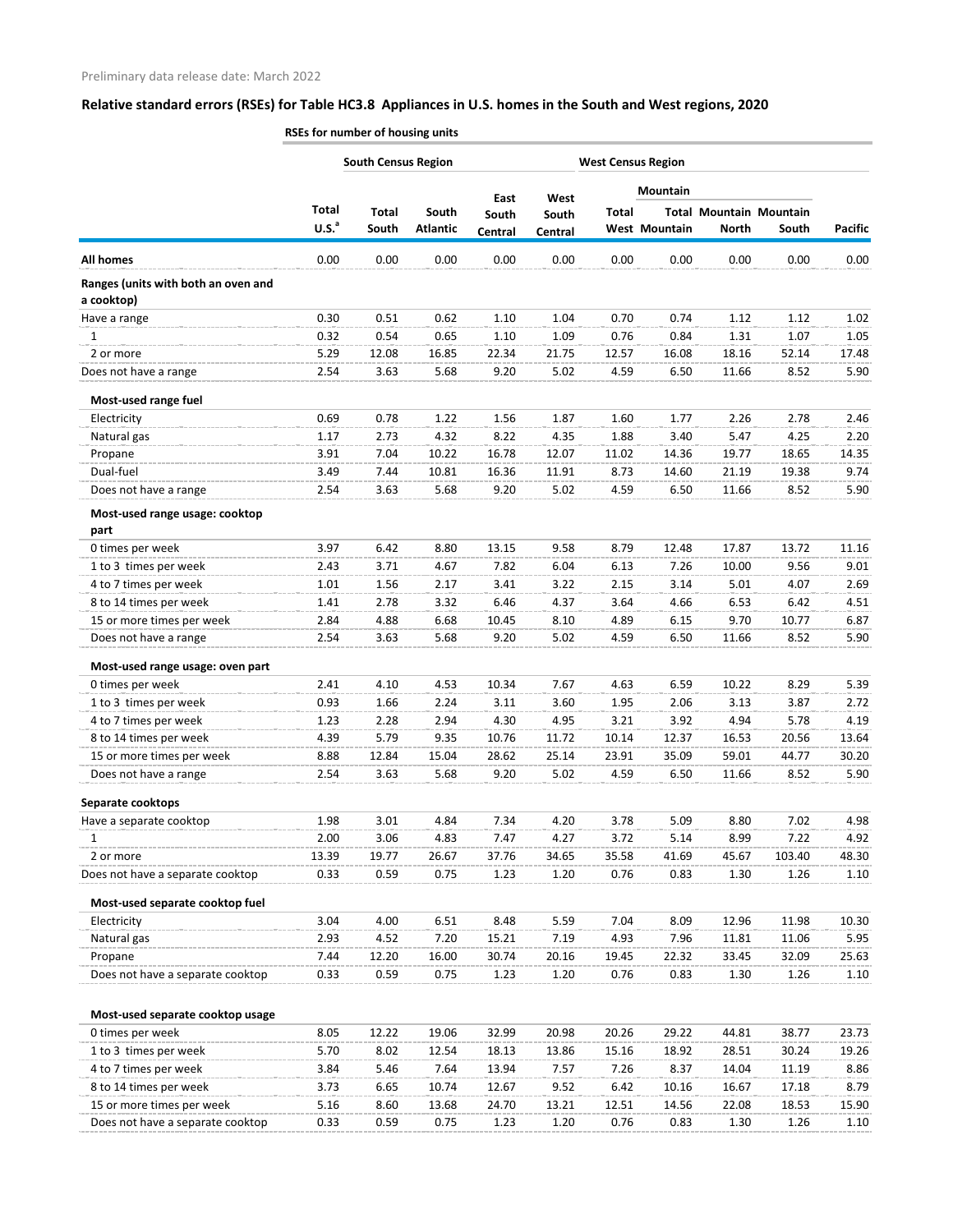|                                    |                   | <b>South Census Region</b> |                 |         |         |       | <b>West Census Region</b> |                                |        |                |
|------------------------------------|-------------------|----------------------------|-----------------|---------|---------|-------|---------------------------|--------------------------------|--------|----------------|
|                                    |                   |                            |                 | East    | West    |       | Mountain                  |                                |        |                |
|                                    | <b>Total</b>      | <b>Total</b>               | South           | South   | South   | Total |                           | <b>Total Mountain Mountain</b> |        |                |
|                                    | U.S. <sup>a</sup> | South                      | <b>Atlantic</b> | Central | Central |       | West Mountain             | <b>North</b>                   | South  | <b>Pacific</b> |
| <b>All homes</b>                   | 0.00              | 0.00                       | 0.00            | 0.00    | 0.00    | 0.00  | 0.00                      | 0.00                           | 0.00   | 0.00           |
| Separate wall ovens                |                   |                            |                 |         |         |       |                           |                                |        |                |
| Have a separate wall oven          | 2.24              | 3.03                       | 4.37            | 7.43    | 4.04    | 3.37  | 5.06                      | 8.08                           | 7.38   | 4.50           |
| $\mathbf{1}$                       | 2.46              | 3.44                       | 4.94            | 7.95    | 4.89    | 4.14  | 7.13                      | 11.27                          | 9.13   | 5.27           |
| 2 or more                          | 5.70              | 6.75                       | 9.07            | 14.90   | 10.52   | 8.91  | 10.12                     | 13.99                          | 15.14  | 10.87          |
| Does not have a separate wall oven | 0.42              | 0.67                       | 0.81            | 1.26    | 1.27    | 0.78  | 0.97                      | 1.36                           | 1.60   | 1.14           |
| Most-used separate wall oven fuel  |                   |                            |                 |         |         |       |                           |                                |        |                |
| Electricity                        | 2.28              | 3.13                       | 4.56            | 7.99    | 4.47    | 3.93  | 5.23                      | 8.39                           | 9.02   | 5.00           |
| Natural gas                        | 5.15              | 10.93                      | 15.43           | 26.48   | 16.45   | 9.64  | 17.42                     | 37.25                          | 16.84  | 11.23          |
| Propane                            | 22.79             | 40.89                      | 58.85           | 86.57   | 70.23   | 52.75 | 100.38                    | 100.38                         | 0.00   | 56.10          |
| Does not have a separate wall oven | 0.42              | 0.67                       | 0.81            | 1.26    | 1.27    | 0.78  | 0.97                      | 1.36                           | 1.60   | 1.14           |
| Most-used separate wall oven       |                   |                            |                 |         |         |       |                           |                                |        |                |
| usage                              |                   |                            |                 |         |         |       |                           |                                |        |                |
| 0 times per week                   | 6.88              | 10.23                      | 16.28           | 19.36   | 15.29   | 13.29 | 21.07                     | 47.18                          | 20.98  | 16.07          |
| 1 to 3 times per week              | 3.14              | 4.87                       | 7.96            | 13.16   | 6.97    | 5.35  | 8.43                      | 12.62                          | 11.08  | 7.37           |
| 4 to 7 times per week              | 3.19              | 4.53                       | 7.35            | 13.58   | 6.64    | 5.82  | 8.93                      | 13.02                          | 13.38  | 7.23           |
| 8 to 14 times per week             | 7.16              | 10.33                      | 15.10           | 20.56   | 15.25   | 13.27 | 20.52                     | 28.52                          | 28.15  | 17.76          |
| 15 or more times per week          | 15.91             | 19.45                      | 27.20           | 50.58   | 41.40   | 42.17 | 47.92                     | 54.52                          | 100.42 | 53.50          |
| Does not have a separate wall oven | 0.42              | 0.67                       | 0.81            | 1.26    | 1.27    | 0.78  | 0.97                      | 1.36                           | 1.60   | 1.14           |
| Frequency of hot meals cooked      |                   |                            |                 |         |         |       |                           |                                |        |                |
| No hot meals cooked                | 11.24             | 16.86                      | 24.58           | 46.37   | 31.14   | 18.20 | 35.15                     | 65.64                          | 38.39  | 23.56          |
| Less than once a week              | 6.88              | 8.03                       | 14.03           | 25.41   | 13.42   | 13.95 | 17.45                     | 25.77                          | 24.08  | 17.90          |
| About once a week                  | 6.73              | 9.45                       | 11.91           | 19.82   | 17.42   | 12.82 | 14.65                     | 25.83                          | 17.31  | 17.95          |
| A few times each week              | 1.68              | 2.97                       | 4.10            | 5.51    | 4.60    | 4.91  | 5.95                      | 8.68                           | 8.59   | 6.93           |
| Once a day                         | 1.47              | 2.53                       | 3.15            | 5.25    | 4.69    | 3.06  | 4.44                      | 6.08                           | 5.78   | 4.15           |
| 2 times a day                      | 1.18              | 1.60                       | 2.24            | 3.76    | 3.30    | 2.41  | 3.26                      | 4.31                           | 4.22   | 3.09           |
| 3 or more times a day              | 1.94              | 2.93                       | 4.55            | 6.65    | 4.65    | 3.75  | 5.29                      | 8.41                           | 5.95   | 4.69           |
| <b>Microwave ovens</b>             |                   |                            |                 |         |         |       |                           |                                |        |                |
| Have a microwave oven              | 0.20              | 0.26                       | 0.40            | 0.50    | 0.47    | 0.44  | 0.65                      | 0.75                           | 0.89   | 0.58           |
| $\mathbf{1}$                       | 0.26              | 0.42                       | 0.61            | 0.79    | 0.61    | 0.57  | 0.82                      | 1.10                           | 1.11   | 0.72           |
| 2 or more                          | 3.28              | 6.34                       | 9.72            | 11.67   | 12.17   | 7.63  | 8.71                      | 11.44                          | 16.99  | 10.54          |
| Does not have a microwave oven     | 4.85              | 8.43                       | 14.41           | 16.64   | 13.68   | 8.82  | 16.17                     | 19.90                          | 20.54  | 10.44          |
| Microwave oven usage               |                   |                            |                 |         |         |       |                           |                                |        |                |
| 0 times per week                   | 8.23              | 12.25                      | 18.45           | 32.49   | 20.03   | 20.18 | 33.81                     | 49.18                          | 48.96  | 23.04          |
| 1 to 3 times per week              | 3.27              | 4.56                       | 6.13            | 10.86   | 12.24   | 5.32  | 7.00                      | 11.07                          | 9.21   | 7.07           |
| 4 to 7 times per week              | 0.96              | 2.12                       | 3.37            | 4.36    | 3.80    | 2.73  | 3.70                      | 5.58                           | 5.40   | 3.39           |
| 8 to 14 times per week             | 1.53              | 2.39                       | 3.34            | 4.67    | 4.49    | 3.28  | 4.08                      | 5.55                           | 6.05   | 4.64           |
| 15 or more times per week          | 1.25              | 2.07                       | 3.07            | 3.74    | 3.43    | 2.62  | 3.51                      | 4.97                           | 4.59   | 3.60           |
| Does not have a microwave oven     | 4.85              | 8.43                       | 14.41           | 16.64   | 13.68   | 8.82  | 16.17                     | 19.90                          | 20.54  | 10.44          |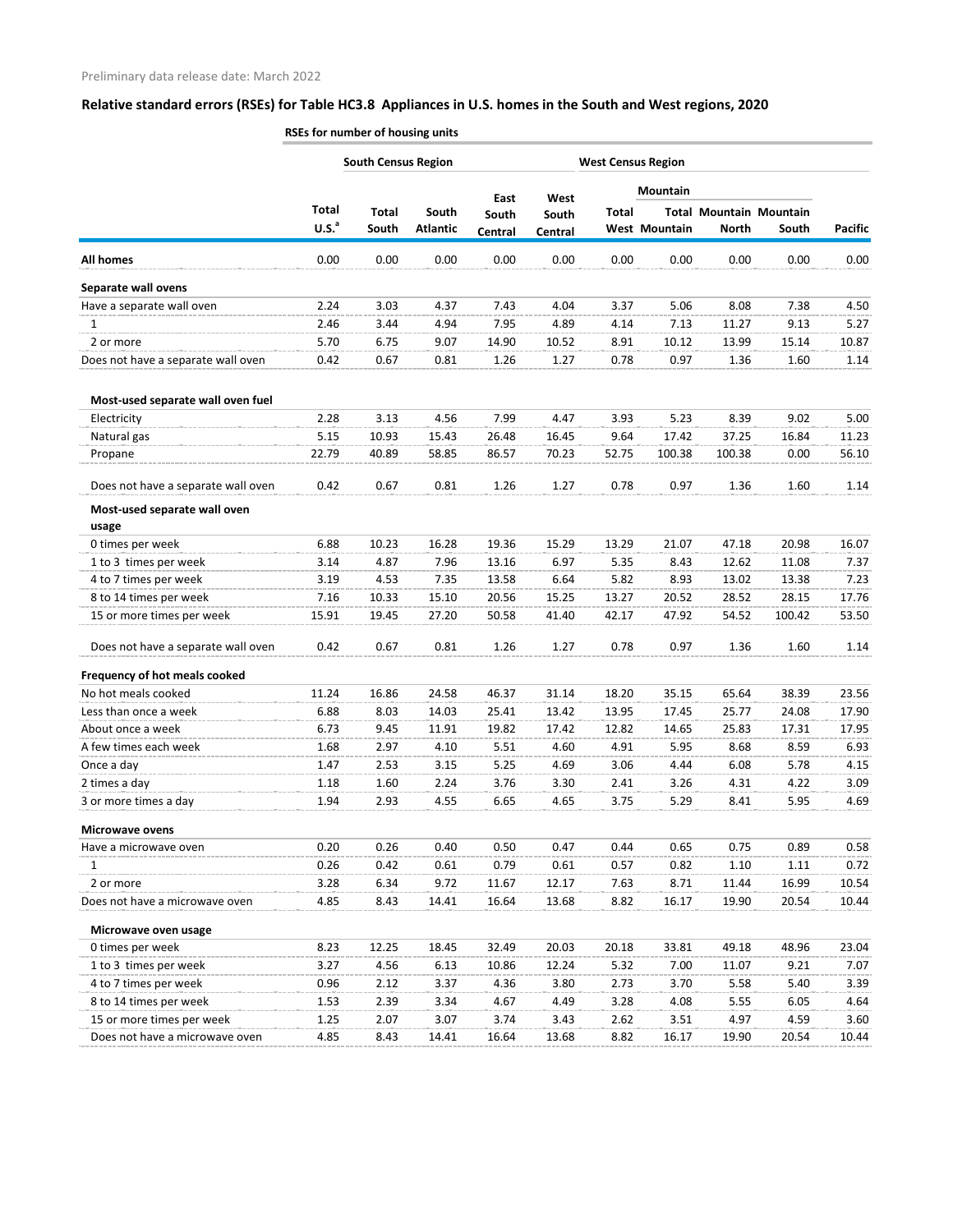|                                                                                       | <b>South Census Region</b><br><b>West Census Region</b> |              |                 |               |               |       |                      |                                |       |                |
|---------------------------------------------------------------------------------------|---------------------------------------------------------|--------------|-----------------|---------------|---------------|-------|----------------------|--------------------------------|-------|----------------|
|                                                                                       |                                                         |              |                 |               |               |       | Mountain             |                                |       |                |
|                                                                                       | <b>Total</b>                                            | <b>Total</b> | South           | East<br>South | West<br>South | Total |                      | <b>Total Mountain Mountain</b> |       |                |
|                                                                                       | U.S. <sup>a</sup>                                       | South        | <b>Atlantic</b> | Central       | Central       |       | <b>West Mountain</b> | <b>North</b>                   | South | <b>Pacific</b> |
| <b>All homes</b>                                                                      | 0.00                                                    | 0.00         | 0.00            | 0.00          | 0.00          | 0.00  | 0.00                 | 0.00                           | 0.00  | 0.00           |
| <b>Outdoor grills and fuel</b>                                                        |                                                         |              |                 |               |               |       |                      |                                |       |                |
| Use an outdoor grill                                                                  | 0.70                                                    | 1.00         | 1.41            | 2.04          | 1.96          | 1.35  | 1.52                 | 2.26                           | 2.54  | 2.03           |
| Natural gas                                                                           | 3.72                                                    | 6.70         | 10.81           | 12.84         | 11.56         | 7.98  | 9.27                 | 14.67                          | 11.59 | 9.41           |
| Propane                                                                               | 1.09                                                    | 2.06         | 2.64            | 4.62          | 4.30          | 1.59  | 2.08                 | 3.04                           | 3.27  | 2.39           |
| Charcoal                                                                              | 1.66                                                    | 2.52         | 3.57            | 4.06          | 3.79          | 4.30  | 7.17                 | 9.98                           | 9.55  | 4.55           |
| Does not use an outdoor grill                                                         | 0.90                                                    | 1.24         | 1.62            | 3.09          | 2.54          | 1.68  | 2.54                 | 4.05                           | 3.97  | 2.20           |
| Small kitchen appliances used at least<br>once each week (more than one may<br>apply) |                                                         |              |                 |               |               |       |                      |                                |       |                |
| Toaster                                                                               | 0.64                                                    | 1.11         | 1.79            | 2.44          | 1.98          | 1.40  | 1.82                 | 2.30                           | 2.56  | 1.90           |
| Toaster oven                                                                          | 1.27                                                    | 2.32         | 3.19            | 5.45          | 3.98          | 2.79  | 5.12                 | 7.01                           | 6.52  | 3.34           |
| Coffee maker                                                                          | 0.49                                                    | 0.73         | 1.11            | 1.69          | 1.51          | 1.29  | 1.44                 | 2.02                           | 1.97  | 1.74           |
| Slow cooker                                                                           | 1.26                                                    | 1.78         | 2.82            | 3.64          | 3.37          | 2.90  | 3.43                 | 4.25                           | 5.03  | 4.82           |
| Instant pot                                                                           | 1.92                                                    | 3.19         | 4.77            | 6.97          | 5.43          | 3.76  | 5.33                 | 7.26                           | 7.80  | 4.91           |
| Rice cooker                                                                           | 1.85                                                    | 3.79         | 5.27            | 11.03         | 6.02          | 3.11  | 6.78                 | 9.23                           | 8.43  | 3.61           |
| Blender or juicer                                                                     | 1.29                                                    | 2.31         | 3.13            | 5.30          | 3.12          | 2.75  | 3.62                 | 4.94                           | 4.65  | 3.33           |
| Some other small kitchen appliance <sup>b</sup>                                       | 2.49                                                    | 3.83         | 4.56            | 8.52          | 7.16          | 5.09  | 7.29                 | 9.69                           | 10.44 | 6.89           |
| Refrigerators                                                                         |                                                         |              |                 |               |               |       |                      |                                |       |                |
| Use a refrigerator                                                                    | 0.06                                                    | 0.12         | 0.20            | 0.18          | 0.17          | 0.11  | 0.11                 | 0.12                           | 0.18  | 0.16           |
| 1                                                                                     | 0.45                                                    | 0.82         | 1.23            | 1.75          | 1.65          | 1.08  | 1.39                 | 2.58                           | 2.06  | 1.52           |
| 2 or more                                                                             | 0.80                                                    | 1.54         | 2.25            | 3.32          | 3.25          | 2.05  | 2.43                 | 4.14                           | 3.73  | 3.05           |
| Does not use a refrigerator                                                           | 11.04                                                   | 21.05        | 29.23           | 34.42         | 38.97         | 32.03 | 48.93                | 101.37                         | 57.49 | 39.48          |
| Most-used refrigerator size                                                           |                                                         |              |                 |               |               |       |                      |                                |       |                |
| Half-size or compact                                                                  | 9.93                                                    | 16.40        | 25.04           | 33.06         | 23.71         | 19.22 | 31.64                | 47.94                          | 41.66 | 25.09          |
| Small (less than 17.6 cubic feet)                                                     | 3.63                                                    | 6.28         | 10.39           | 13.93         | 11.26         | 9.38  | 12.86                | 17.41                          | 17.27 | 11.41          |
| Medium (17.6 to 22.5 cubic feet)                                                      | 0.82                                                    | 1.46         | 2.26            | 2.90          | 2.65          | 1.96  | 2.26                 | 3.63                           | 3.42  | 2.60           |
| Large (22.6 to 29.5 cubic feet)<br>Very large (more than 29.5 cubic                   | 0.87                                                    | 1.27         | 2.01            | 2.89          | 2.30          | 1.96  | 2.23                 | 3.72                           | 3.16  | 2.76           |
| feet)                                                                                 | 5.85                                                    | 10.60        | 14.55           | 18.50         | 15.33         | 10.90 | 13.29                | 22.79                          | 16.93 | 16.38          |
| Does not use a refrigerator                                                           | 11.04                                                   | 21.05        | 29.23           | 34.42         | 38.97         | 32.03 | 48.93                | 101.37                         | 57.49 | 39.48          |
| Most-used refrigerator type                                                           |                                                         |              |                 |               |               |       |                      |                                |       |                |
| Half-size/compact                                                                     | 9.93                                                    | 16.40        | 25.04           | 33.06         | 23.71         | 19.22 | 31.64                | 47.94                          | 41.66 | 25.09          |
| 1 door                                                                                | 2.73                                                    | 5.28         | 8.00            | 7.49          | 9.38          | 6.35  | 9.02                 | 12.04                          | 12.80 | 8.14           |
| 2 doors, top freezer                                                                  | 1.01                                                    | 2.15         | 3.35            | 3.45          | 3.32          | 2.06  | 3.51                 | 4.64                           | 4.14  | 2.69           |
| 2 doors, bottom freezer                                                               | 1.57                                                    | 2.93         | 3.96            | 5.74          | 5.64          | 2.93  | 4.04                 | 5.81                           | 5.57  | 3.55           |
| 2 doors, side-by-side                                                                 | 1.37                                                    | 1.79         | 2.42            | 4.20          | 3.30          | 2.47  | 3.51                 | 5.29                           | 4.51  | 3.56           |
| 3 or more doors                                                                       | 3.43                                                    | 5.44         | 8.36            | 11.75         | 8.80          | 6.85  | 8.14                 | 13.45                          | 12.43 | 9.29           |
| Does not use a refrigerator                                                           | 11.04                                                   | 21.05        | 29.23           | 34.42         | 38.97         | 32.03 | 48.93                | 101.37                         | 57.49 | 39.48          |
| Most-used refrigerator age                                                            |                                                         |              |                 |               |               |       |                      |                                |       |                |
| Less than 2 years old                                                                 | 2.29                                                    | 3.32         | 4.67            | 7.00          | 6.69          | 4.76  | 6.06                 | 8.95                           | 8.16  | 6.09           |
| 2 to 4 years old                                                                      | 1.63                                                    | 2.60         | 3.52            | 5.38          | 4.80          | 3.42  | 4.36                 | 7.03                           | 6.23  | 4.66           |
| 5 to 9 years old                                                                      | 1.25                                                    | 2.03         | 2.55            | 4.69          | 4.09          | 2.51  | 3.67                 | 5.06                           | 5.26  | 3.26           |
| 10 to 14 years old                                                                    | 1.86                                                    | 2.84         | 4.03            | 6.37          | 5.67          | 4.33  | 5.94                 | 8.53                           | 8.53  | 6.02           |
| 15 to 19 years old                                                                    | 2.94                                                    | 4.91         | 7.09            | 9.27          | 9.10          | 5.91  | 9.20                 | 12.56                          | 12.32 | 7.02           |
| 20 or more years old                                                                  | 3.64                                                    | 6.97         | 9.32            | 14.55         | 12.19         | 7.28  | 11.79                | 15.68                          | 19.30 | 9.69           |
| Does not use a refrigerator                                                           | 11.04                                                   | 21.05        | 29.23           | 34.42         | 38.97         | 32.03 | 48.93                | 101.37                         | 57.49 | 39.48          |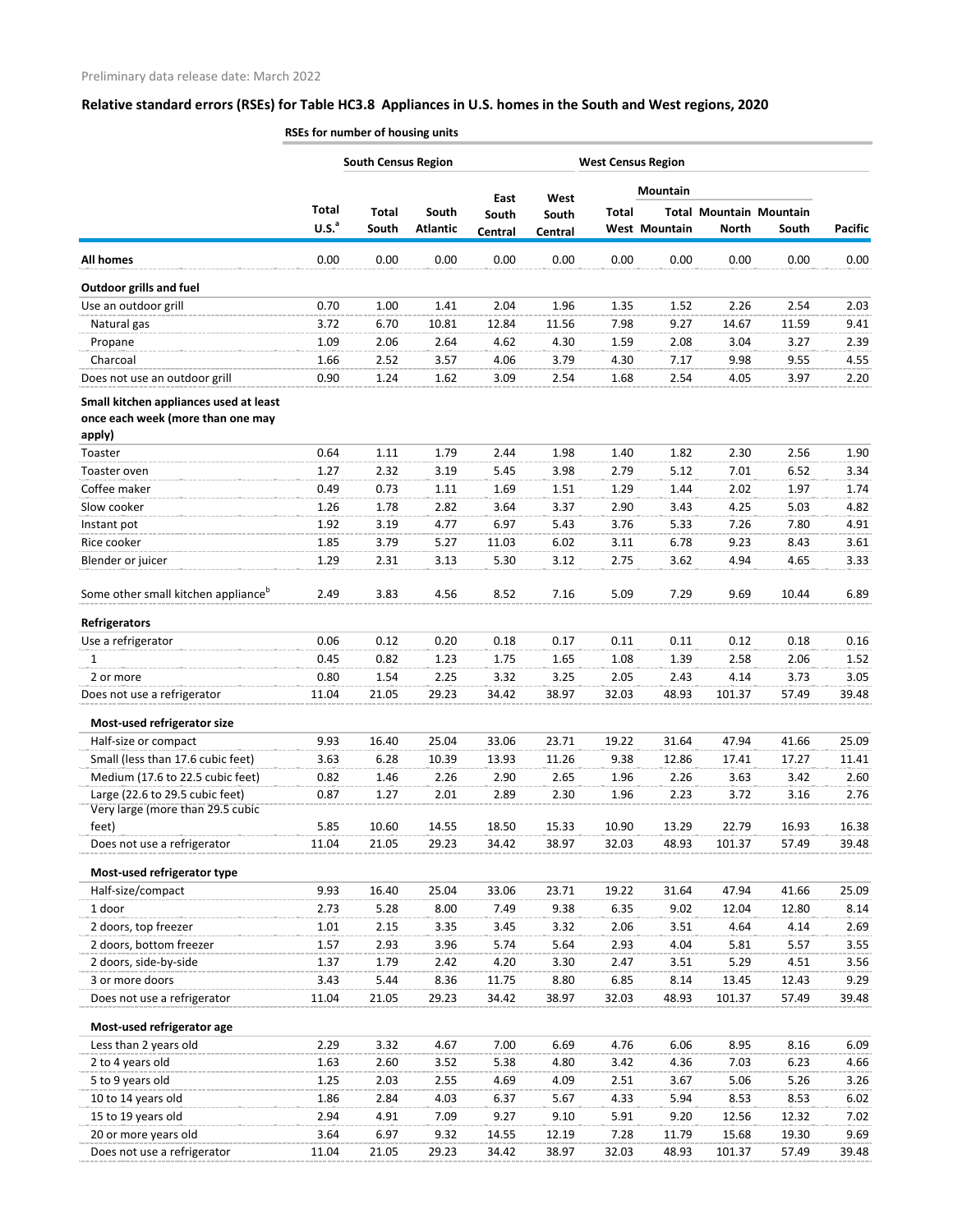|                                                                     | <b>South Census Region</b><br><b>West Census Region</b> |                       |                          |                  |                  |       |                      |                                                |       |                |
|---------------------------------------------------------------------|---------------------------------------------------------|-----------------------|--------------------------|------------------|------------------|-------|----------------------|------------------------------------------------|-------|----------------|
|                                                                     |                                                         |                       |                          | East             | West             |       | <b>Mountain</b>      |                                                |       |                |
|                                                                     | <b>Total</b><br>U.S. <sup>a</sup>                       | <b>Total</b><br>South | South<br><b>Atlantic</b> | South<br>Central | South<br>Central | Total | <b>West Mountain</b> | <b>Total Mountain Mountain</b><br><b>North</b> | South | <b>Pacific</b> |
| <b>All homes</b>                                                    | 0.00                                                    | 0.00                  | 0.00                     | 0.00             | 0.00             | 0.00  | 0.00                 | 0.00                                           | 0.00  | 0.00           |
| Most-used refrigerator through-the-<br>door ice service             |                                                         |                       |                          |                  |                  |       |                      |                                                |       |                |
| Yes                                                                 | 0.93                                                    | 1.18                  | 1.68                     | 2.57             | 2.42             | 1.98  | 2.17                 | 3.39                                           | 2.69  | 2.95           |
| No                                                                  | 0.59                                                    | 1.10                  | 1.59                     | 2.05             | 2.28             | 1.30  | 1.67                 | 2.58                                           | 2.18  | 1.74           |
| Does not use a refrigerator                                         | 11.04                                                   | 21.05                 | 29.23                    | 34.42            | 38.97            | 32.03 | 48.93                | 101.37                                         | 57.49 | 39.48          |
| Second refrigerator                                                 |                                                         |                       |                          |                  |                  |       |                      |                                                |       |                |
| Use a second refrigerator                                           | 0.80                                                    | 1.54                  | 2.25                     | 3.32             | 3.25             | 2.05  | 2.43                 | 4.14                                           | 3.73  | 3.05           |
| Does not use a second refrigerator                                  | 0.42                                                    | 0.80                  | 1.16                     | 1.76             | 1.66             | 1.06  | 1.41                 | 2.60                                           | 2.01  | 1.48           |
| Second refrigerator size                                            |                                                         |                       |                          |                  |                  |       |                      |                                                |       |                |
| Half-size or compact                                                | 2.46                                                    | 4.46                  | 6.47                     | 8.55             | 8.70             | 5.19  | 7.64                 | 12.13                                          | 10.48 | 6.93           |
| Small (less than 17.6 cubic feet)                                   | 3.09                                                    | 5.23                  | 6.73                     | 10.97            | 10.94            | 7.27  | 9.61                 | 13.53                                          | 13.51 | 10.41          |
| Medium (17.6 to 22.5 cubic feet)                                    | 1.51                                                    | 2.77                  | 3.97                     | 6.98             | 6.48             | 3.49  | 5.20                 | 7.91                                           | 8.64  | 5.15           |
| Large (22.6 to 29.5 cubic feet)<br>Very large (more than 29.5 cubic | 2.84                                                    | 4.13                  | 6.38                     | 9.28             | 8.40             | 6.60  | 7.61                 | 11.35                                          | 12.17 | 9.58           |
| feet)                                                               | 19.90                                                   | 32.65                 | 70.07                    | 100.61           | 39.50            | 29.37 | 43.30                | 53.89                                          | 50.18 | 42.39          |
| Does not use a second refrigerator                                  | 0.42                                                    | 0.80                  | 1.16                     | 1.76             | 1.66             | 1.06  | 1.41                 | 2.60                                           | 2.01  | 1.48           |
| Second refrigerator type                                            |                                                         |                       |                          |                  |                  |       |                      |                                                |       |                |
| Half-size or compact                                                | 2.46                                                    | 4.46                  | 6.47                     | 8.55             | 8.70             | 5.19  | 7.64                 | 12.13                                          | 10.48 | 6.93           |
| 1 door                                                              | 3.11                                                    | 5.51                  | 8.13                     | 11.62            | 11.26            | 7.33  | 10.83                | 13.67                                          | 14.32 | 10.36          |
| 2 doors, top freezer                                                | 1.73                                                    | 3.67                  | 5.18                     | 7.42             | 6.98             | 5.28  | 5.95                 | 8.19                                           | 8.24  | 7.03           |
| 2 doors, bottom freezer                                             | 6.47                                                    | 11.29                 | 13.35                    | 31.01            | 19.33            | 13.00 | 16.43                | 20.18                                          | 23.93 | 16.39          |
| 2 doors, side-by-side                                               | 3.05                                                    | 3.91                  | 4.97                     | 9.80             | 8.47             | 6.00  | 8.16                 | 12.19                                          | 12.89 | 8.94           |
| 3 or more doors                                                     | 13.40                                                   | 22.92                 | 36.91                    | 50.96            | 37.23            | 24.82 | 44.Z1                | 52.87                                          | 71.82 | 31.96          |
| Does not use a second refrigerator                                  | 0.42                                                    | 0.80                  | 1.16                     | 1.76             | 1.66             | 1.06  | 1.41                 | 2.60                                           | 2.01  | 1.48           |
| Second refrigerator age                                             |                                                         |                       |                          |                  |                  |       |                      |                                                |       |                |
| Less than 2 years old                                               | 4.61                                                    | 6.59                  | 8.63                     | 15.41            | 11.79            | 9.54  | 12.54                | 16.70                                          | 16.48 | 12.00          |
| 2 to 4 years old                                                    | 3.38                                                    | 5.14                  | 6.87                     | 13.73            | 9.22             | 6.80  | 8.89                 | 13.52                                          | 12.35 | 10.36          |
| 5 to 9 years old                                                    | 2.20                                                    | 3.58                  | 6.25                     | 7.71             | 6.75             | 5.42  | 8.09                 | 12.17                                          | 10.50 | 7.65           |
| 10 to 14 years old                                                  | 2.97                                                    | 4.86                  | 6.94                     | 7.68             | 7.58             | 5.72  | 7.06                 | 9.92                                           | 11.17 | 8.28           |
| 15 to 19 years old                                                  | 3.52                                                    | 6.36                  | 8.80                     | 11.79            | 11.55            | 7.98  | 9.58                 | 12.78                                          | 15.29 | 10.43          |
| 20 or more years old                                                | 3.68                                                    | 7.02                  | 9.70                     | 13.82            | 13.21            | 7.03  | 11.64                | 16.16                                          | 18.39 | 9.69           |
| Does not use a second refrigerator                                  | 0.42                                                    | 0.80                  | 1.16                     | 1.76             | 1.66             | 1.06  | 1.41                 | 2.60                                           | 2.01  | 1.48           |
| <b>Second refrigerator location</b>                                 |                                                         |                       |                          |                  |                  |       |                      |                                                |       |                |
| Basement                                                            | 2.51                                                    | 4.68                  | 6.61                     | 8.48             | 38.39            | 8.04  | 8.37                 | 8.31                                           | 40.35 | 15.62          |
| Garage                                                              | 1.74                                                    | 2.92                  | 4.43                     | 8.29             | 4.47             | 3.41  | 4.13                 | 6.46                                           | 6.82  | 4.84           |
| Outside                                                             | 4.81                                                    | 7.10                  | 10.07                    | 16.53            | 11.88            | 8.39  | 13.99                | 24.78                                          | 16.58 | 11.49          |
| Main living area                                                    | 2.34                                                    | 3.79                  | 5.56                     | 7.35             | 6.89             | 4.15  | 7.45                 | 12.29                                          | 9.81  | 6.06           |
| Some other location                                                 | 12.09                                                   | 17.16                 | 23.86                    | 48.24            | 32.09            | 28.72 | 52.96                | 76.99                                          | 70.40 | 36.21          |
| Does not use a second refrigerator                                  | 0.42                                                    | 0.80                  | 1.16                     | 1.76             | 1.66             | 1.06  | 1.41                 | 2.60                                           | 2.01  | 1.48           |
| Wine chiller                                                        |                                                         |                       |                          |                  |                  |       |                      |                                                |       |                |
| Yes                                                                 | 4.15                                                    | 6.62                  | 9.61                     | 16.46            | 8.11             | 7.43  | 9.04                 | 18.23                                          | 10.92 | 9.31           |
| No                                                                  | 0.20                                                    | 0.31                  | 0.46                     | 0.45             | 0.44             | 0.44  | 0.47                 | 0.56                                           | 0.81  | 0.59           |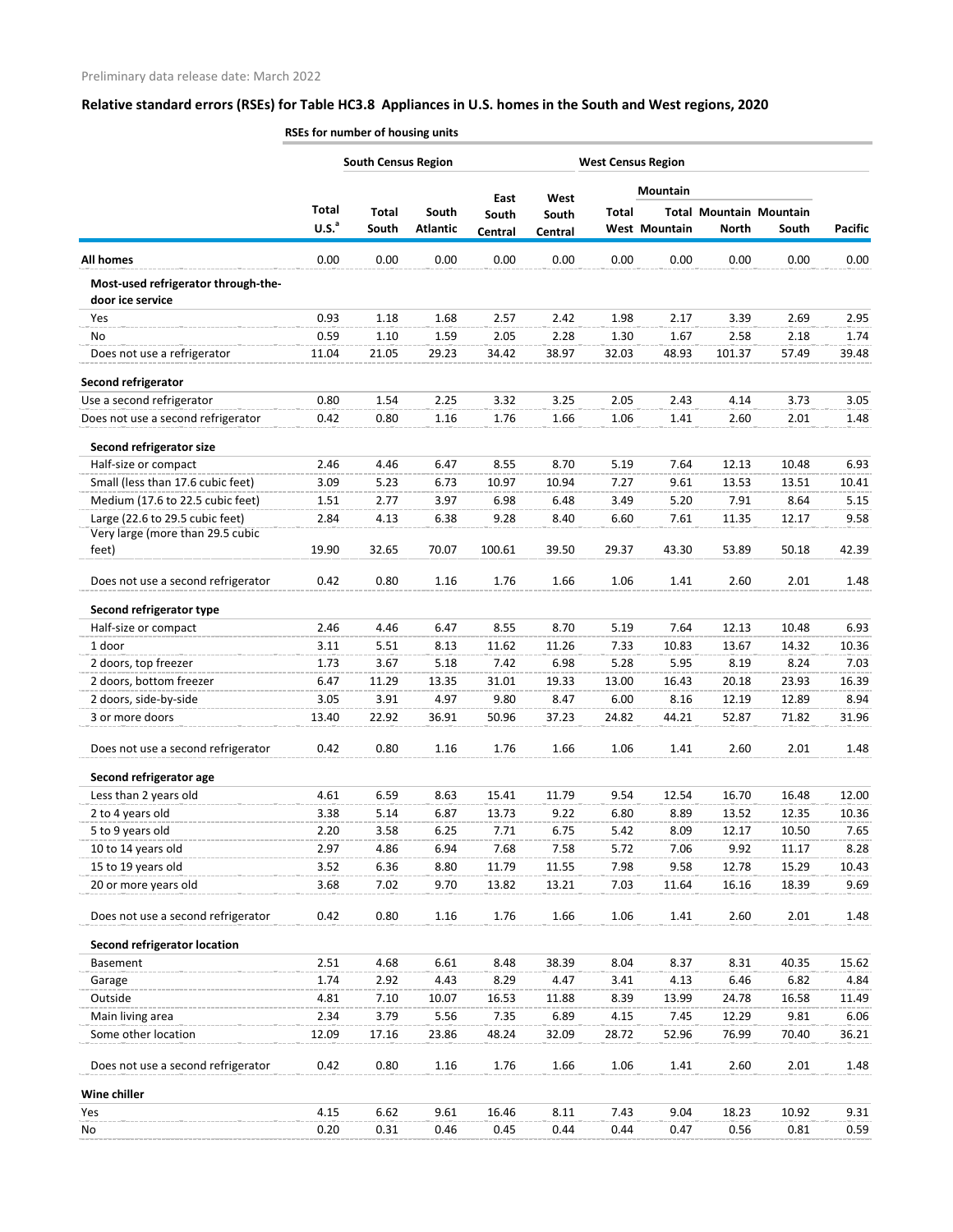|                                   |                   | <b>South Census Region</b> |                 |               |               |              | <b>West Census Region</b> |                                |       |         |
|-----------------------------------|-------------------|----------------------------|-----------------|---------------|---------------|--------------|---------------------------|--------------------------------|-------|---------|
|                                   |                   |                            |                 |               |               |              | <b>Mountain</b>           |                                |       |         |
|                                   | Total             | Total                      | South           | East<br>South | West<br>South | <b>Total</b> |                           | <b>Total Mountain Mountain</b> |       |         |
|                                   | U.S. <sup>a</sup> | South                      | <b>Atlantic</b> | Central       | Central       |              | West Mountain             | <b>North</b>                   | South | Pacific |
| <b>All homes</b>                  | 0.00              | 0.00                       | 0.00            | 0.00          | 0.00          | 0.00         | 0.00                      | 0.00                           | 0.00  | 0.00    |
| <b>Separate freezers</b>          |                   |                            |                 |               |               |              |                           |                                |       |         |
| Use a separate freezer            | 1.18              | 2.07                       | 2.70            | 3.75          | 3.37          | 2.61         | 3.02                      | 3.58                           | 4.73  | 3.95    |
| 1                                 | 1.30              | 2.43                       | 3.31            | 4.10          | 3.90          | 2.63         | 3.34                      | 4.13                           | 4.94  | 3.80    |
| 2 or more                         | 4.21              | 6.10                       | 10.97           | 10.43         | 11.19         | 9.39         | 9.83                      | 11.11                          | 21.00 | 15.53   |
| Does not use a separate freezer   | 0.59              | 1.04                       | 1.14            | 2.63          | 1.84          | 1.04         | 1.62                      | 2.56                           | 1.84  | 1.33    |
| Most-used separate freezer size   |                   |                            |                 |               |               |              |                           |                                |       |         |
| Half-size or compact              | 3.80              | 6.89                       | 9.95            | 13.92         | 12.05         | 11.19        | 12.93                     | 16.73                          | 19.24 | 13.84   |
| Small (less than 17.6 cubic feet) | 2.60              | 4.17                       | 7.48            | 7.25          | 5.82          | 5.18         | 6.87                      | 9.15                           | 9.29  | 8.17    |
| Medium (17.6 to 22.5 cubic feet)  | 2.05              | 3.18                       | 5.06            | 5.98          | 5.90          | 4.22         | 5.65                      | 7.03                           | 10.94 | 5.78    |
| Large (22.6 to 29.5 cubic feet)   | 2.94              | 4.82                       | 8.64            | 11.23         | 8.33          | 6.31         | 7.88                      | 9.52                           | 15.40 | 9.02    |
| Very large (more than 29.5 cubic  |                   |                            |                 |               |               |              |                           |                                |       |         |
| feet)                             | 8.77              | 14.14                      | 22.41           | 31.24         | 29.44         | 20.74        | 38.14                     | 46.53                          | 43.83 | 25.36   |
| Does not use a separate freezer   | 0.59              | 1.04                       | 1.14            | 2.63          | 1.84          | 1.04         | 1.62                      | 2.56                           | 1.84  | 1.33    |
| Most-used separate freezer type   |                   |                            |                 |               |               |              |                           |                                |       |         |
| Upright                           | 1.81              | 3.23                       | 5.29            | 6.16          | 6.16          | 4.23         | 4.83                      | 6.60                           | 7.30  | 5.81    |
| Chest                             | 1.44              | 2.82                       | 4.14            | 5.70          | 4.77          | 4.27         | 5.48                      | 6.86                           | 8.51  | 6.30    |
| Does not use a separate freezer   | 0.59              | 1.04                       | 1.14            | 2.63          | 1.84          | 1.04         | 1.62                      | 2.56                           | 1.84  | 1.33    |
| Most-used separate freezer age    |                   |                            |                 |               |               |              |                           |                                |       |         |
| Less than 2 years old             | 4.13              | 6.61                       | 8.38            | 12.70         | 9.94          | 8.16         | 10.84                     | 14.31                          | 13.28 | 10.14   |
| 2 to 4 years old                  | 3.75              | 5.73                       | 8.77            | 8.86          | 8.95          | 7.04         | 9.25                      | 12.64                          | 12.41 | 10.71   |
| 5 to 9 years old                  | 2.58              | 3.91                       | 4.95            | 8.43          | 7.39          | 5.75         | 8.39                      | 10.74                          | 13.59 | 8.70    |
| 10 to 14 years old                | 2.89              | 5.01                       | 8.10            | 8.21          | 7.03          | 6.55         | 8.19                      | 9.19                           | 18.12 | 9.35    |
| 15 to 19 years old                | 3.88              | 6.61                       | 9.22            | 12.80         | 14.84         | 7.57         | 10.06                     | 12.48                          | 19.33 | 14.38   |
| 20 or more years old              | 3.73              | 5.80                       | 8.43            | 13.06         | 11.67         | 9.45         | 11.66                     | 13.25                          | 20.95 | 12.25   |
| Does not use a separate freezer   | 0.59              | 1.04                       | 1.14            | 2.63          | 1.84          | 1.04         | 1.62                      | 2.56                           | 1.84  | 1.33    |
| Most-used separate freezer        |                   |                            |                 |               |               |              |                           |                                |       |         |
| defrosting                        |                   |                            |                 |               |               |              |                           |                                |       |         |
| Manual                            | 1.66              | 3.07                       | 3.98            | 5.75          | 4.88          | 4.47         | 4.68                      | 5.94                           | 7.98  | 6.06    |
| Automatic                         | 1.67              | 2.57                       | 4.31            | 5.94          | 5.32          | 3.89         | 5.42                      | 6.66                           | 8.14  | 5.21    |
| Does not use a separate freezer   | 0.59              | 1.04                       | 1.14            | 2.63          | 1.84          | 1.04         | 1.62                      | 2.56                           | 1.84  | 1.33    |
| <b>Dishwashers and usage</b>      |                   |                            |                 |               |               |              |                           |                                |       |         |
| Have a dishwasher                 | 0.42              | 0.80                       | 0.95            | 1.66          | 1.46          | 0.82         | 1.06                      | 1.34                           | 1.51  | 1.17    |
| Used 0 times per week             | 1.79              | 2.71                       | 4.21            | 8.28          | 4.37          | 4.57         | 7.04                      | 11.20                          | 8.36  | 5.41    |
| Used 1 time per week              | 2.42              | 3.88                       | 5.85            | 8.15          | 6.30          | 5.15         | 5.87                      | 10.17                          | 8.74  | 7.03    |
| Used 2 to 3 times per week        | 1.52              | 2.52                       | 3.31            | 5.12          | 4.81          | 3.17         | 4.56                      | 6.97                           | 6.76  | 4.26    |
| Used 4 to 6 times per week        | 1.87              | 3.04                       | 4.38            | 7.05          | 5.86          | 4.00         | 4.93                      | 6.45                           | 9.30  | 5.23    |
| Used 7 or more times per week     | 2.15              | 3.74                       | 5.26            | 8.91          | 7.64          | 3.75         | 5.93                      | 7.87                           | 9.44  | 4.75    |
| Does not have a dishwasher        | 1.12              | 2.61                       | 3.45            | 4.31          | 4.56          | 2.61         | 4.53                      | 6.30                           | 5.95  | 3.28    |
| Dishwasher age                    |                   |                            |                 |               |               |              |                           |                                |       |         |
| Less than 2 years old             | 2.31              | 3.85                       | 4.97            | 8.52          | 6.42          | 4.39         | 5.09                      | 6.93                           | 8.15  | 6.23    |
| 2 to 4 years old                  | 1.79              | 2.97                       | 4.02            | 6.72          | 5.06          | 4.46         | 4.69                      | 6.49                           | 7.45  | 5.37    |
| 5 to 9 years old                  | 1.26              | 2.24                       | 3.33            | 5.56          | 4.18          | 3.22         | 4.61                      | 6.23                           | 6.26  | 4.06    |
| 10 to 14 years old                | 2.04              | 4.11                       | 5.22            | 7.98          | 6.60          | 4.44         | 5.67                      | 8.69                           | 8.59  | 6.04    |
| 15 to 19 years old                | 4.12              | 5.39                       | 7.91            | 12.31         | 10.96         | 6.23         | 11.33                     | 17.39                          | 13.96 | 8.95    |
| 20 or more years old              | 4.28              | 6.52                       | 8.77            | 14.63         | 11.73         | 9.33         | 11.08                     | 16.50                          | 14.55 | 13.05   |
| Does not have a dishwasher        | 1.12              | 2.61                       | 3.45            | 4.31          | 4.56          | 2.61         | 4.53                      | 6.30                           | 5.95  | 3.28    |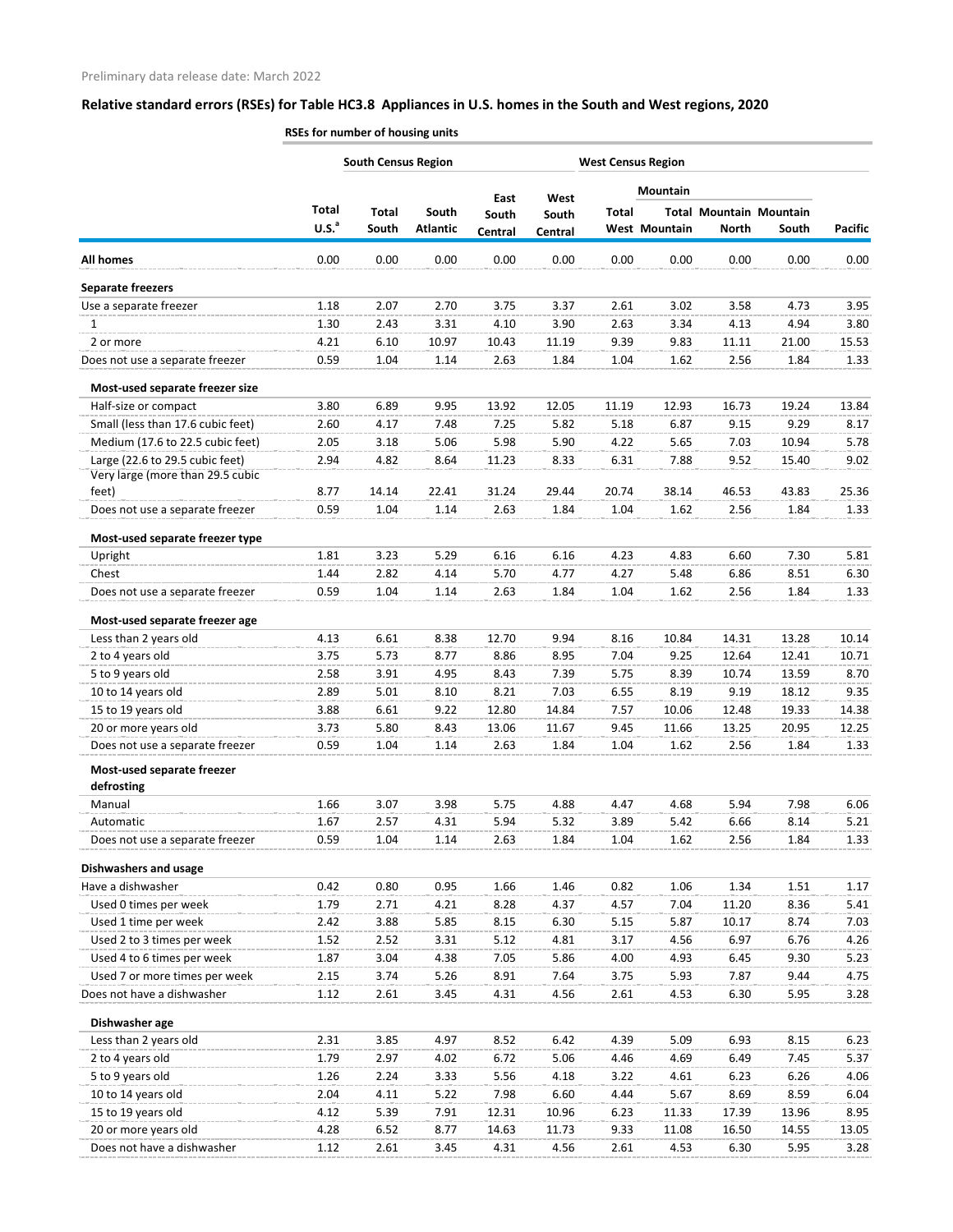|                                                       | <b>South Census Region</b> |                       |                          |                  | <b>West Census Region</b> |              |               |                                                |       |                |
|-------------------------------------------------------|----------------------------|-----------------------|--------------------------|------------------|---------------------------|--------------|---------------|------------------------------------------------|-------|----------------|
|                                                       | East                       |                       |                          |                  | <b>Mountain</b><br>West   |              |               |                                                |       |                |
|                                                       | Total<br>U.S. <sup>a</sup> | <b>Total</b><br>South | South<br><b>Atlantic</b> | South<br>Central | South<br>Central          | <b>Total</b> | West Mountain | <b>Total Mountain Mountain</b><br><b>North</b> | South | <b>Pacific</b> |
| <b>All homes</b>                                      | 0.00                       | 0.00                  | 0.00                     | 0.00             | 0.00                      | 0.00         | 0.00          | 0.00                                           | 0.00  | 0.00           |
| Most-used dishwasher cycle type                       |                            |                       |                          |                  |                           |              |               |                                                |       |                |
| Normal or default cycle without                       |                            |                       |                          |                  |                           |              |               |                                                |       |                |
| heated dry                                            | 2.61                       | 3.72                  | 5.13                     | 9.77             | 7.32                      | 4.33         | 5.19          | 6.87                                           | 8.27  | 6.12           |
| Normal or default cycle with heated                   |                            |                       |                          |                  |                           |              |               |                                                |       |                |
| dry                                                   | 0.98                       | 1.85                  | 2.34                     | 3.91             | 2.91                      | 2.00         | 2.92          | 3.88                                           | 4.33  | 2.74           |
| Heavy or pots and pans cycle                          | 3.54                       | 5.72                  | 8.88                     | 13.11            | 10.94                     | 7.94         | 10.39         | 13.85                                          | 17.19 | 12.01          |
| Light or delicate cycle                               | 8.12                       | 11.81                 | 16.25                    | 29.31            | 26.80                     | 19.95        | 32.41         | 41.82                                          | 41.17 | 26.82          |
| Energy saver                                          | 3.71                       | 6.36                  | 7.94                     | 16.24            | 12.72                     | 8.27         | 10.85         | 18.37                                          | 13.49 | 10.61          |
| Quick cycle                                           | 6.24                       | 12.92                 | 17.03                    | 22.84            | 25.31                     | 13.31        | 16.98         | 21.67                                          | 29.55 | 15.86          |
| Does not have or use a dishwasher                     | 0.91                       | 1.90                  | 2.39                     | 3.46             | 3.07                      | 1.95         | 3.47          | 5.73                                           | 4.09  | 2.28           |
| <b>Clothes washers</b>                                |                            |                       |                          |                  |                           |              |               |                                                |       |                |
| Have a clothes washer at home                         | 0.30                       | 0.48                  | 0.69                     | 0.94             | 0.83                      | 0.70         | 0.86          | 1.25                                           | 1.12  | 0.92           |
| Top-loading                                           | 0.58                       | 0.90                  | 1.46                     | 1.83             | 1.49                      | 1.41         | 2.07          | 3.71                                           | 2.37  | 1.94           |
| Front-loading                                         | 1.53                       | 2.67                  | 3.66                     | 6.71             | 3.92                      | 2.32         | 3.49          | 5.69                                           | 4.66  | 3.34           |
| Does not have a clothes washer at                     |                            |                       |                          |                  |                           |              |               |                                                |       |                |
| home                                                  | 1.57                       | 3.96                  | 5.68                     | 9.35             | 6.48                      | 3.33         | 7.23          | 10.02                                          | 9.76  | 3.55           |
| <b>Clothes washer age</b>                             |                            |                       |                          |                  |                           |              |               |                                                |       |                |
| Less than 2 years old                                 | 1.94                       | 3.04                  | 4.44                     | 7.62             | 5.34                      | 4.60         | 6.81          | 9.42                                           | 8.80  | 5.75           |
| 2 to 4 years old                                      | 1.50                       | 2.12                  | 3.67                     | 5.29             | 3.30                      | 2.84         | 5.60          | 7.41                                           | 7.27  | 4.04           |
| 5 to 9 years old                                      | 1.29                       | 2.20                  | 2.88                     | 4.42             | 3.72                      | 3.04         | 4.01          | 5.75                                           | 5.22  | 3.97           |
| 10 to 14 years old                                    | 1.95                       | 3.63                  | 6.01                     | 6.71             | 6.37                      | 3.74         | 5.50          | 8.03                                           | 7.78  | 4.89           |
| 15 to 19 years old                                    | 3.61                       | 6.11                  | 8.57                     | 15.16            | 11.00                     | 6.84         | 11.26         | 15.69                                          | 16.61 | 8.74           |
| 20 or more years old                                  | 4.62                       | 8.92                  | 10.50                    | 14.26            | 18.04                     | 10.04        | 17.20         | 18.92                                          | 29.57 | 12.11          |
| Does not have a clothes washer at                     |                            |                       |                          |                  |                           |              |               |                                                |       |                |
| home                                                  | 1.57                       | 3.96                  | 5.68                     | 9.35             | 6.48                      | 3.33         | 7.23          | 10.02                                          | 9.76  | 3.55           |
| <b>Clothes washer usage</b>                           |                            |                       |                          |                  |                           |              |               |                                                |       |                |
| 0 loads per week                                      | 7.56                       | 16.64                 | 19.28                    | 26.19            | 34.85                     | 22.46        | 29.73         | 39.00                                          | 47.46 | 27.45          |
| 1 to 4 loads per week                                 | 0.66                       | 1.03                  | 1.47                     | 2.54             | 2.06                      | 1.39         | 1.88          | 3.27                                           | 2.20  | 1.95           |
| 5 to 9 loads per week                                 | 1.38                       | 2.37                  | 3.22                     | 5.39             | 4.06                      | 2.81         | 3.88          | 5.51                                           | 5.94  | 4.41           |
| 10 to 15 loads per week                               | 2.91                       | 5.84                  | 8.66                     | 9.33             | 10.10                     | 8.68         | 10.03         | 12.00                                          | 16.64 | 11.61          |
| More than 15 loads per week                           | 9.41                       | 15.96                 | 26.24                    | 32.61            | 30.07                     | 19.47        | 25.26         | 27.64                                          | 46.79 | 26.28          |
| Does not have a clothes washer at                     |                            |                       |                          |                  |                           |              |               |                                                |       |                |
| home                                                  | 1.57                       | 3.96                  | 5.68                     | 9.35             | 6.48                      | 3.33         | 7.23          | 10.02                                          | 9.76  | 3.55           |
| Usual water temperature setting<br>for the wash cycle |                            |                       |                          |                  |                           |              |               |                                                |       |                |
| Hot                                                   | 3.44                       | 5.68                  | 7.51                     | 10.87            | 9.05                      | 6.11         | 9.33          | 12.07                                          | 14.93 | 8.94           |
| Warm                                                  | 0.93                       | 1.67                  | 2.13                     | 3.54             | 3.03                      | 2.00         | 2.76          | 2.84                                           | 4.50  | 2.82           |
| Cold                                                  | 1.11                       | 1.66                  | 2.05                     | 3.36             | 3.71                      | 2.64         | 3.25          | 5.15                                           | 4.06  | 3.63           |
| Does not have or use a clothes                        |                            |                       |                          |                  |                           |              |               |                                                |       |                |
| washer at home                                        | 1.57                       | 3.96                  | 5.68                     | 9.35             | 6.48                      | 3.33         | 7.23          | 10.02                                          | 9.76  | 3.55           |
| <b>Clothes dryer and fuel</b>                         |                            |                       |                          |                  |                           |              |               |                                                |       |                |
| Have a clothes dryer at home                          | 0.30                       | 0.52                  | 0.79                     | 0.89             | 0.97                      | 0.67         | 0.96          | 1.32                                           | 1.33  | 0.95           |
| Electricity                                           | 0.51                       | 0.63                  | 0.87                     | 1.03             | 1.19                      | 1.22         | 1.52          | 1.87                                           | 2.33  | 1.85           |
| Natural gas                                           | 1.44                       | 5.73                  | 9.81                     | 15.88            | 7.56                      | 2.14         | 5.89          | 12.41                                          | 5.97  | 2.35           |
| Propane                                               | 8.55                       | 21.71                 | 32.72                    | 100.36           | 34.86                     | 18.13        | 33.04         | 58.89                                          | 38.15 | 22.40          |
| Does not have a clothes dryer at                      |                            |                       |                          |                  |                           |              |               |                                                |       |                |
| home                                                  | 1.47                       | 3.80                  | 5.80                     | 7.71             | 6.47                      | 3.00         | 7.20          | 9.99                                           | 9.85  | 3.46           |